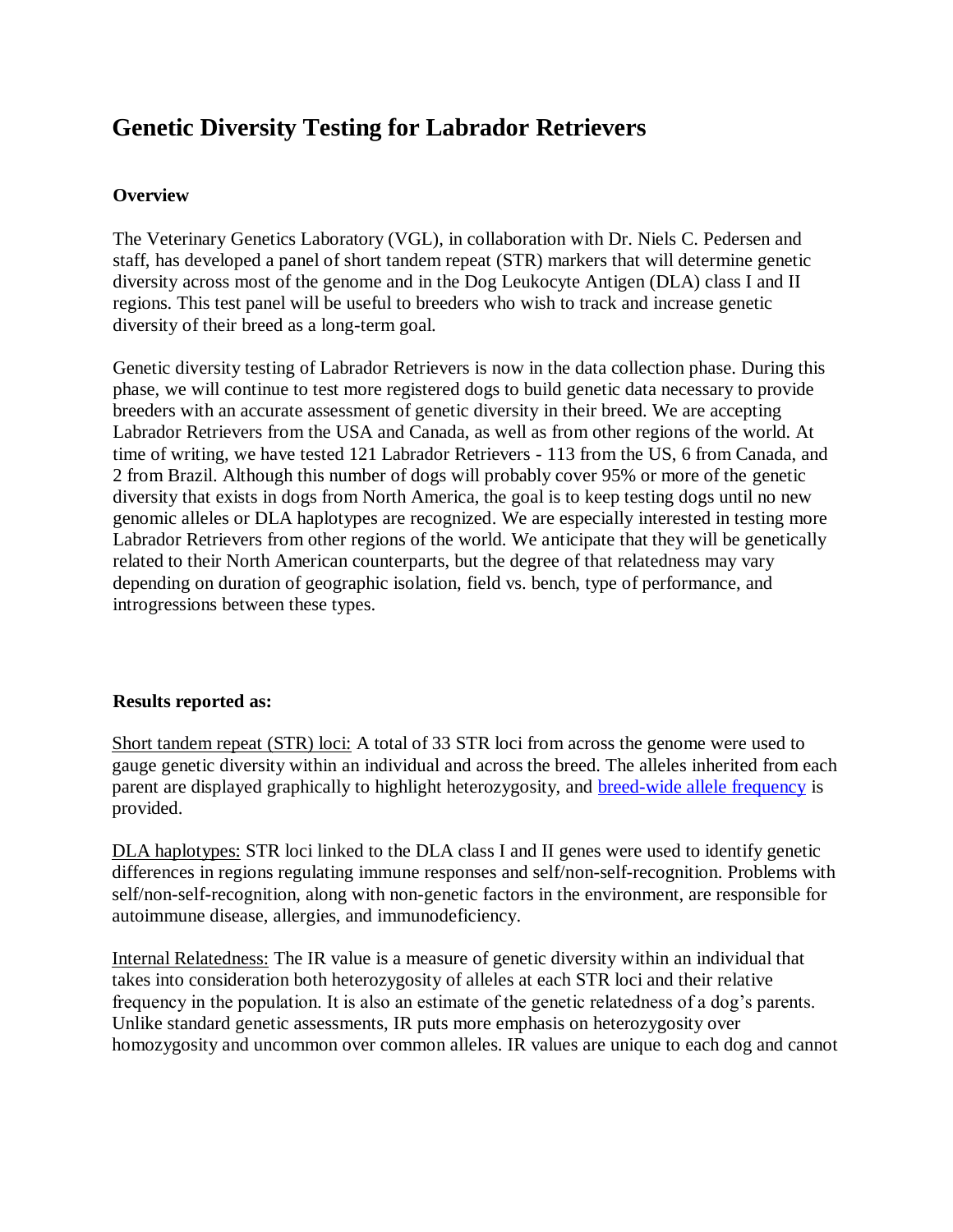be compared between dogs. Two dogs may have identical IR values but with very different genetic makeups.

# **I. Introduction**

### **A. Breed history**

The history of the Labrador Retrievers is strangely parallel to many breeds from the Victorian era, involving dogs of foreign lands that gained notoriety for certain functions, influential members of the Royalty that took note of them, importation of a small number of these dogs and the creation of specific kennels to expand and further mold the proto-breed, public notoriety, and ultimately acceptance as a breed by an official organization and subsequent standardization and refinement. The histories of breeds often differ depending on the chronicler (1-11). Ancestors of contemporary Labrador Retrievers were purportedly indigenous working dogs that evolved on the island of Newfoundland in Canada. The coastal land and waters of Newfoundland were traversed by English, Portuguese, French and Spanish fisherman in the 1500's and their dogs were involved primarily with fishing tasks such as retrieving fish that had fallen off their hooks and hauling in fishing lines through the water. Formal occupation of the region was in 1610 by a small group of settlers, who grew in numbers and came to use these indigenous "St John's water dogs" for other tasks as well. One of these tasks was summarized in 1822 by the explorer W.E. Cormack during his hike across the island of Newfoundland. "The dogs are admirably trained as retrievers in fowling and are otherwise useful....... The smooth or short haired dog is preferred because in frosty weather the long-haired kind become encumbered with ice on coming out of the water."

The first "St. John's dogs" were imported to England and promoted by a few aristocratic British sportsmen. The Earl of Malmesbury at Heron Court had used his St. John's dog for the shooting sports in England as early as 1809 and was a key figure in the breed. He started the first kennel of Labradors and was an avid breeder until his death in 1841. These dogs were initially known as the St. John's water dog, St. John's dog, or Lesser Newfoundland. They were first documented under the name Labrador in 1839 to distinguish them from the "Newfoundland," a breed that evolved separately in the more southern Avalon Peninsula. The 5th Duke of Buccleuch started his kennel in Scotland about 1835 independently from Malmesbury. The Duke's brother, Lord John Scott also started importing the St. John's dogs from Newfoundland. Malmesbury reported that he had kept the blood lines as pure as possible with imported St. John's type dogs from Newfoundland and shared these dogs with other kennels. As the breed developed in the UK, the original St. John's dog slowly became extinct in Newfoundland due to a tax levied on all dogs not used for sheep and a rabies quarantine act in 1895 that prohibited dogs from entering Great Britain from rabies areas without a license and a strict six-month quarantine. These two events slowly eliminated most non-sheep dogs in Newfoundland as well as making it extremely difficult to export remaining St. John's dogs to the UK. Dogs from the UK, being rabies free, were easily exported to Newfoundland, thus providing ready replacements for local St. John's dogs. By the 1930's the St. John's dog was rare in Newfoundland, although the 6th Duke of Buccleuch was finally able to import a few more dogs between 1933-1934 to continue the line. The extinction of the St. John's dog came to pass, even though sheep raising never became a mainstay of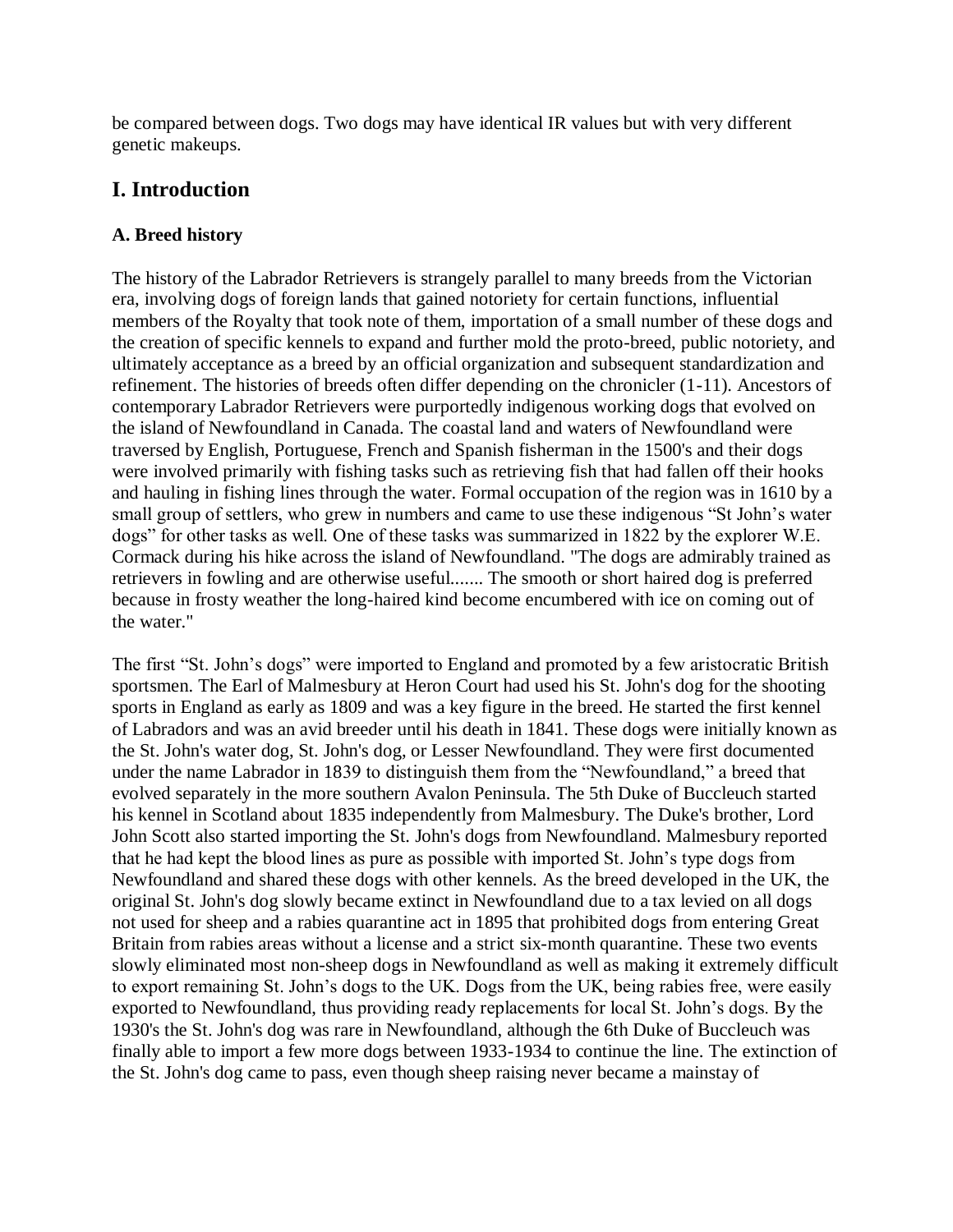Newfoundland. Sadly, the original St. John's dog slowly disappeared, and the last two aged individuals died in 1981 (4).

Labrador Retrievers survived and became common in England by 1870 and recognized by The Kennel Club in 1903. The first American Kennel Club (AKC) registration was in 1917. Although they had a rocky beginning, the Labrador Retriever has become the most popular breed based on registration numbers in Denmark, Australia, Canada, New Zealand, United Kingdom, and the United States since 1991.

Labrador Retrievers are medium-large sized, with males weighing 65–80 lb. (29–36 kg) and females 55–70 lb (25–32 kg) (5). Labrador hair is usually short and straight, and the tail is quite broad and strong. Their interwoven coat is also relatively waterproof and feet amply webbed, providing more assistance for swimming. Solid black was the accepted coat color for the original Labrador Retriever. Yellow and chocolate pups and white spotting occasionally appeared in litters, but such individuals were usually culled. The first recognized Yellow Labrador was born in 1899 and Chocolate Labradors became more accepted in the 1930s. Contemporary Labrador Retrievers are often categorized as English or American. The two types are result of geographical separation, show vs. performance emphasis (8), and regional differences in interpretation of the original breed standards. American labs tend to be more energetic having been bred originally to compete in field trials. The 'blocky' head for which Labrador Retrievers are known is more prominent in the English dogs, whereas American labs tend to be leaner and longer-legged (7). The American Kennel Club (AKC) and the Labrador's breed club have set the breed standard to accommodate phenotypic differences between field-bred Labrador and conformation-bred Labrador Retrievers, but only to a point. As a result, dual champions that excel in both the field and the show ring are becoming increasingly uncommon.

### **Demography**

In the United States, the breed gained wider recognition following a 1928 American Kennel Gazette article, *"Meet the Labrador Retriever."* Before this time, the AKC had only registered 23 Labradors in the country. The breed gained popularity as hunting dogs during the 1920s and especially after World War II based on their abilities as both game finders and shore/water retrievers. The Russian Retriever Club traces the arrival of Labradors to the late 1960s, as household pets of diplomats and others in the foreign ministry (10). The establishment of the breed in the USSR and later Russian Federation was initially hindered by the relatively small numbers of Labradors and great distances involved, leading to difficulty finding acceptable mates. This led to tacit cross-breeding to other types of retrievers. Home-born dogs are now regularly supplemented by further imports from overseas. Similar difficulties were encountered in countries like Australia, where the breed may have been influenced more by Asian than European or North American dogs.

# **II. Baseline genetic diversity testing and what it tells us about Labrador Retrievers**

**A. Population genetics based on 33 STR loci on 25 chromosomes**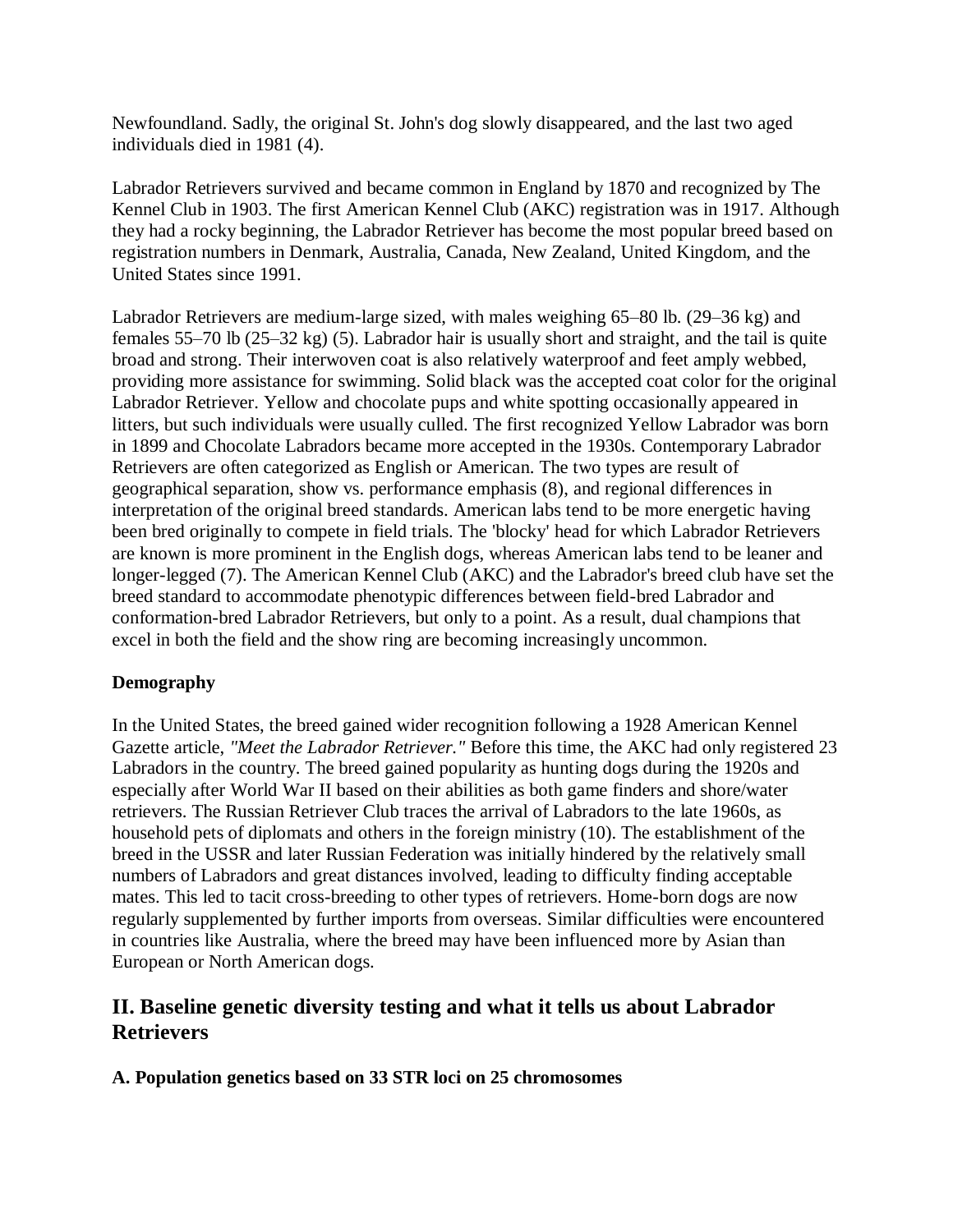STR markers are highly polymorphic and have great power to determine genetic differences among individuals and breeds. The routine test panel contains 33 STRs that are recommended for universal parentage determination for domestic dogs by the International Society of Animal Genetics (ISAG) with additional markers developed by the VGL for forensic purposes

Thirty-three STRs and their alleles were studied in over 100 Labrador Retrievers (Table 1). Allele and allele frequencies were used to determine basic genetic parameters such as the number of alleles found at each STR locus (Na), the number of effective alleles (Ne) per locus, i.e., the number of alleles that contribute most to genetic differences, the observed or actual heterozygosity (Ho) that was found, and the heterozygosity that would be expected (He) if the existing population is in Hardy Weinberg equilibrium (HWE). HWE is achieved when the selection of mates is entirely random and subject to no positive or negative human selection pressure. The value F is a coefficient of inbreeding derived from the Ho and He values. A value of +1.0 would occur only if every individual were genetically indistinguishable at each of the 33 STR loci, while a value of -1.0 would be seen when all the dogs were completely different at each of the 33 loci.

The 33 STR loci chosen from 22 different chromosomes were quite polymorphic with 4-11 alleles per locus (Table 1). AHTh171-A, AHTh171-A, AHTk211, AHTk253, INU030, REN169O18, REN247M23, REN54P11 and REN64E19 were the only loci that had inbreeding coefficients (F) that were greater than 0.100 (Table 2). Almost all loci contained at least one allele that occurred in 25-70% of the Labrador Retrievers tested (Table 2). These high frequency alleles were obviously conserved in the breed and likely associated with founders that typified important breed characteristics.

**Table 1.** Allele frequencies for 33 STR markers in Labrador Retriever

#### [Table 1 Link](https://www.vgl.ucdavis.edu/services/dog/GeneticDiversityInLabradorRetrieversSTRInfo.php)

**Table 2.** Standard Genetic Assessment for Labrador Retriever using 33 STR loci

| #            | Locus                | N      | <b>Na</b> | Ne | Ho                      | He | F |
|--------------|----------------------|--------|-----------|----|-------------------------|----|---|
| 1            | <b>AHT121</b>        | 1808   |           |    | 2.454 0.567 0.592 0.044 |    |   |
| $\mathbf{2}$ | <b>AHT137</b>        | 180 10 |           |    | 4.761 0.722 0.790 0.086 |    |   |
| 3            | <b>AHTH130</b>       | 180 6  |           |    | 4.815 0.767 0.792 0.032 |    |   |
| 4            | AHTh171-A            | 180 7  |           |    | 4.142 0.700 0.759 0.077 |    |   |
| 5            | <b>AHTh260</b>       | 180 10 |           |    | 4.067 0.700 0.754 0.072 |    |   |
| 6            | AHTk211              | 180 6  |           |    | 3.061 0.567 0.673 0.158 |    |   |
| 7            | <b>AHTk253</b>       | 180 5  |           |    | 2.888 0.594 0.654 0.091 |    |   |
| 8            | C <sub>22</sub> .279 | 180 6  |           |    | 3.591 0.689 0.721 0.045 |    |   |
| 9            | <b>FH2001</b>        | 180 8  |           |    | 2.196 0.517 0.545 0.051 |    |   |
|              | <b>10 FH2054</b>     | 180 8  |           |    | 4.076 0.683 0.755 0.095 |    |   |
|              | <b>11 FH2848</b>     | 180 6  |           |    | 3.835 0.717 0.739 0.031 |    |   |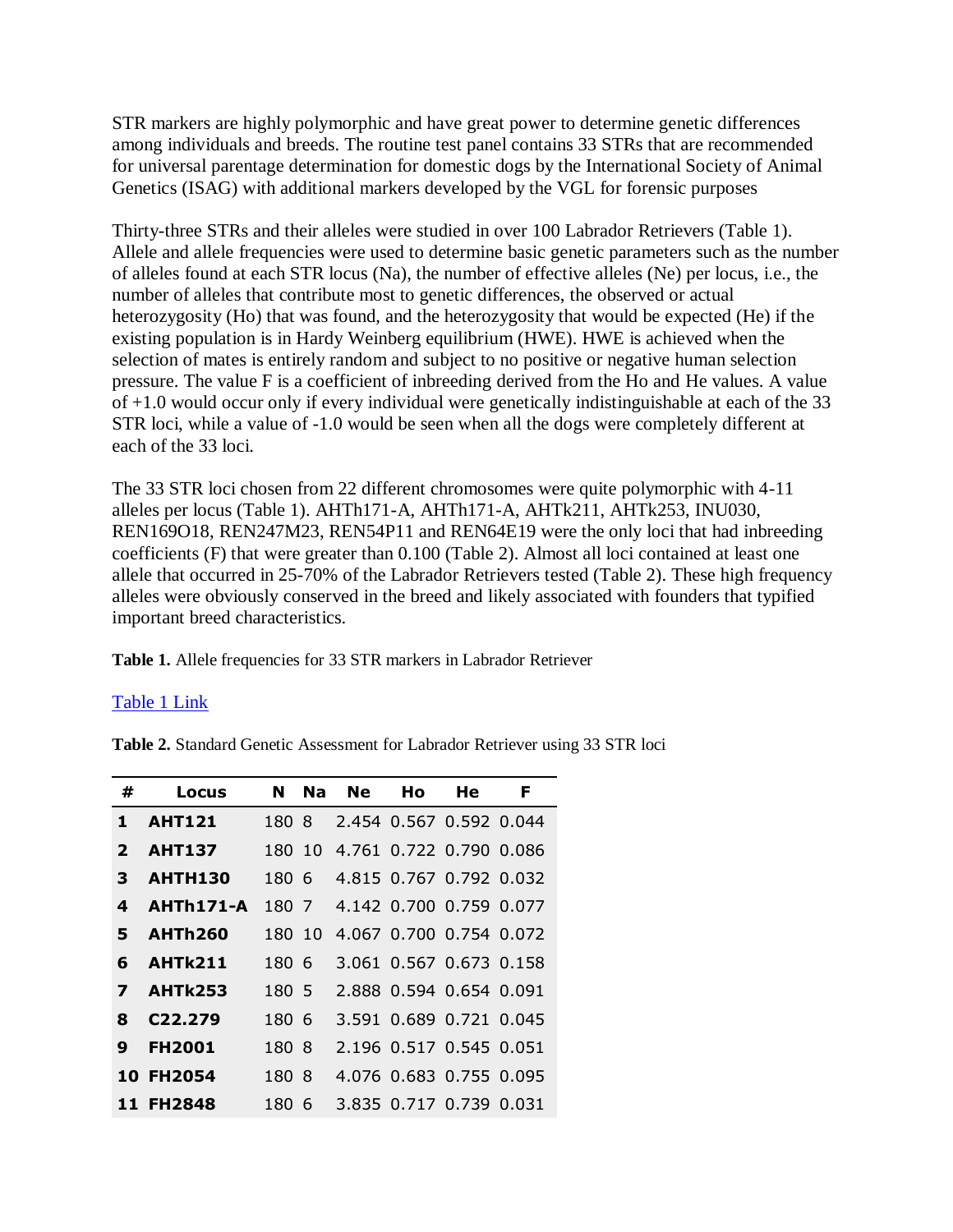| <b>12 INRA21</b>    | 180 | 6  |       |                         |                   | 2.582 0.672 0.613 -0.097 |
|---------------------|-----|----|-------|-------------------------|-------------------|--------------------------|
| <b>13 INU005</b>    | 180 | 6  | 2.345 |                         | 0.522 0.573 0.089 |                          |
| <b>14 INU030</b>    | 180 | -5 |       | 2.403 0.539 0.584 0.077 |                   |                          |
| <b>15 INU055</b>    | 180 | 7  |       | 3.853 0.650 0.740       |                   | 0.122                    |
| <b>16 LEI004</b>    | 180 | 6  |       | 2.913 0.600 0.657 0.086 |                   |                          |
| <b>17 REN105L03</b> | 180 | 7  | 2.138 |                         | 0.489 0.532 0.081 |                          |
| <b>18 REN162C04</b> | 180 | 7  |       | 3.152 0.572 0.683 0.162 |                   |                          |
| <b>19 REN169D01</b> | 180 | 9  | 4.336 |                         | 0.722 0.769       | 0.061                    |
| 20 REN169018        | 180 | 6  |       | 2.876 0.567 0.652 0.131 |                   |                          |
| 21 REN247M23        | 180 | 5  | 1.749 |                         | 0.394 0.428 0.079 |                          |
| <b>22 REN54P11</b>  | 180 | 9  | 3.309 |                         | 0.656 0.698 0.061 |                          |
| <b>23 REN64E19</b>  | 180 | 6  |       | 3.879 0.689 0.742 0.072 |                   |                          |
| 24 VGL0760          | 180 | 7  | 3.302 |                         |                   | 0.717 0.697 -0.028       |
| <b>25 VGL0910</b>   | 180 | 8  | 4.669 |                         | 0.756 0.786 0.039 |                          |
| 26 VGL1063          | 180 | 9  | 5.206 | 0.761                   | 0.808             | 0.058                    |
| <b>27 VGL1165</b>   | 180 | 11 |       | 3.966 0.650 0.748 0.131 |                   |                          |
| 28 VGL1828          | 180 | 8  | 4.652 |                         | 0.761 0.785 0.031 |                          |
| <b>29 VGL2009</b>   | 180 | 7  | 3.443 |                         | $0.628$ 0.710     | 0.115                    |
| <b>30 VGL2409</b>   | 180 | 6  |       | 3.132 0.617 0.681       |                   | 0.094                    |
| 31 VGL2918          | 180 | 11 | 4.569 |                         | 0.756 0.781       | 0.033                    |
| 32 VGL3008          | 180 | 8  |       | 5.836 0.806 0.829       |                   | 0.028                    |
| 33 VGL3235          | 180 | 8  |       |                         |                   | 3.356 0.706 0.702 -0.005 |

Breed heterozygosity was determined by standard genetic assessment of alleles and allele frequency at each STR locus for all Labrador Retrievers tested (Table 3). At time of writing,  $(N=117)$ , the average number of alleles per locus was 7, and 3.7 of these alleles had the most genetic effect (Ne). The observed homozygosity (Ho) across the 33 loci was 0.664, while the expected homozygosity (He) for a population in Hardy-Weinberg equilibrium (i.e., state of total random breeding) was 0.705. This difference between Ho and He was used to calculate an inbreeding coefficient (F). The calculated F value for the 117 dogs was 0.059, which was close to 0.00 and indicated that the distribution of alleles was a result of near-random selection. Therefore, the data in Tables 1-3 indicate that Labrador Retrievers are more genetically diverse than many other breeds and that the average dog is a product of random selection.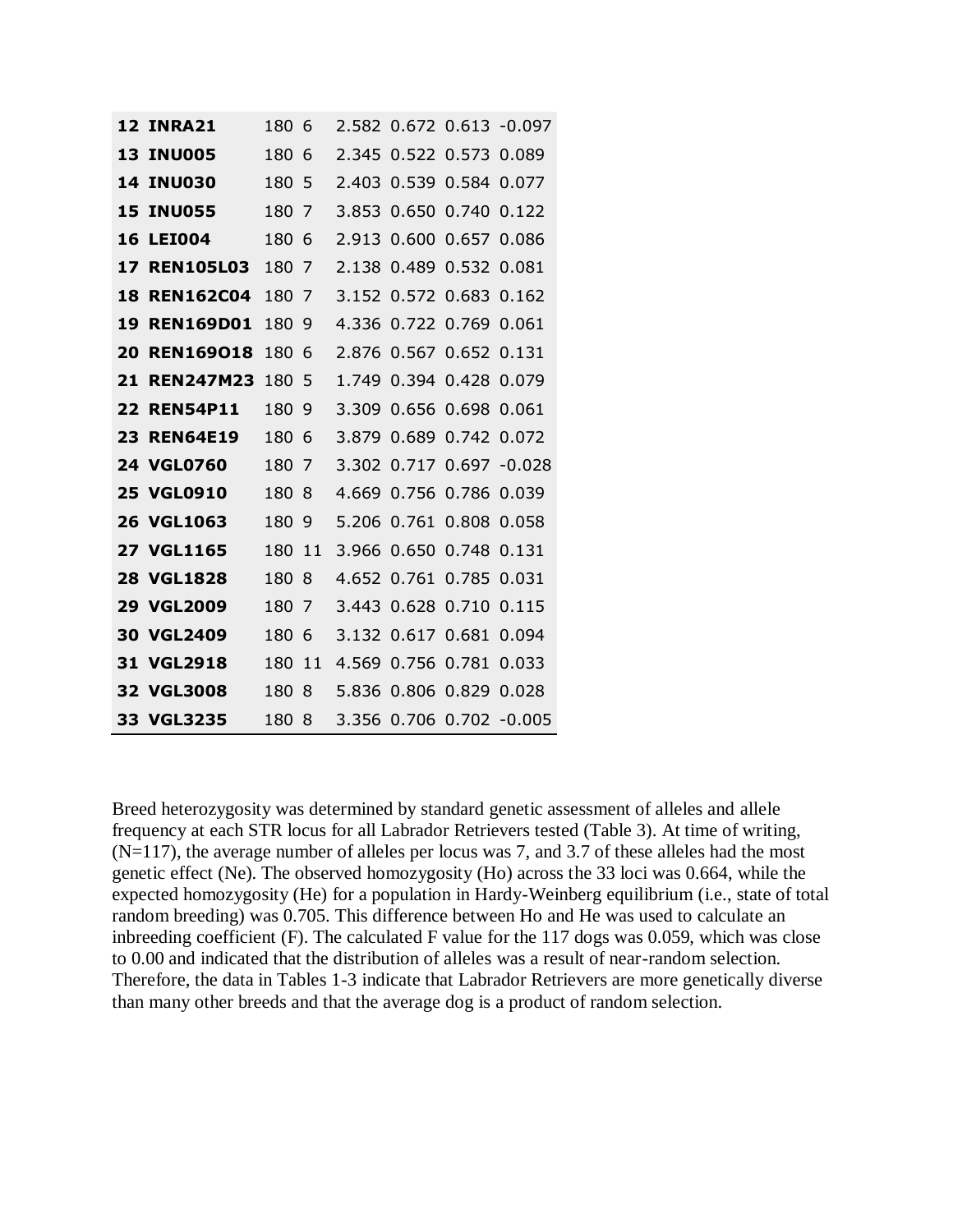|  |  |  |  | Table 3. Summary of Standard Genetic Assessment for Labrador Retriever using 33 STR loci |
|--|--|--|--|------------------------------------------------------------------------------------------|
|--|--|--|--|------------------------------------------------------------------------------------------|

|                                               |  | Na Ne Ho He                   | F. |
|-----------------------------------------------|--|-------------------------------|----|
| <b>Mean</b> 180 7.333 3.562 0.650 0.696 0.067 |  |                               |    |
| <b>SE</b>                                     |  | 0.283 0.167 0.016 0.016 0.009 |    |

#### **B. Differences in population structure as determined by principal coordinate analysis (PCoA)**

#### **1. Genetic relationships of Labrador Retrievers from across the USA**

We tested 117 Labrador Retrievers from the USA. PCoA is a graphic portrayal of how closely individual dogs in a defined population are related to each other. The graph is actually a sphere, but usually graphed in the two-dimensional plane that most accurately depicts relationships between individuals. The Labrador Retrievers that were tested clearly belong to a single breed, but there was evidence of differentiation into two closely related populations (varieties or bloodlines), which are circled. This segregation was not geographical, because almost all dogs were from North America. Rather, it was due to field (performance) rather than bench (show) use.



**Fig. 1.** PCoA of Labrador Retriever (n=117) based on the 33 STRs

#### **2. Genetic relationship between three different breed that may have common ancestors**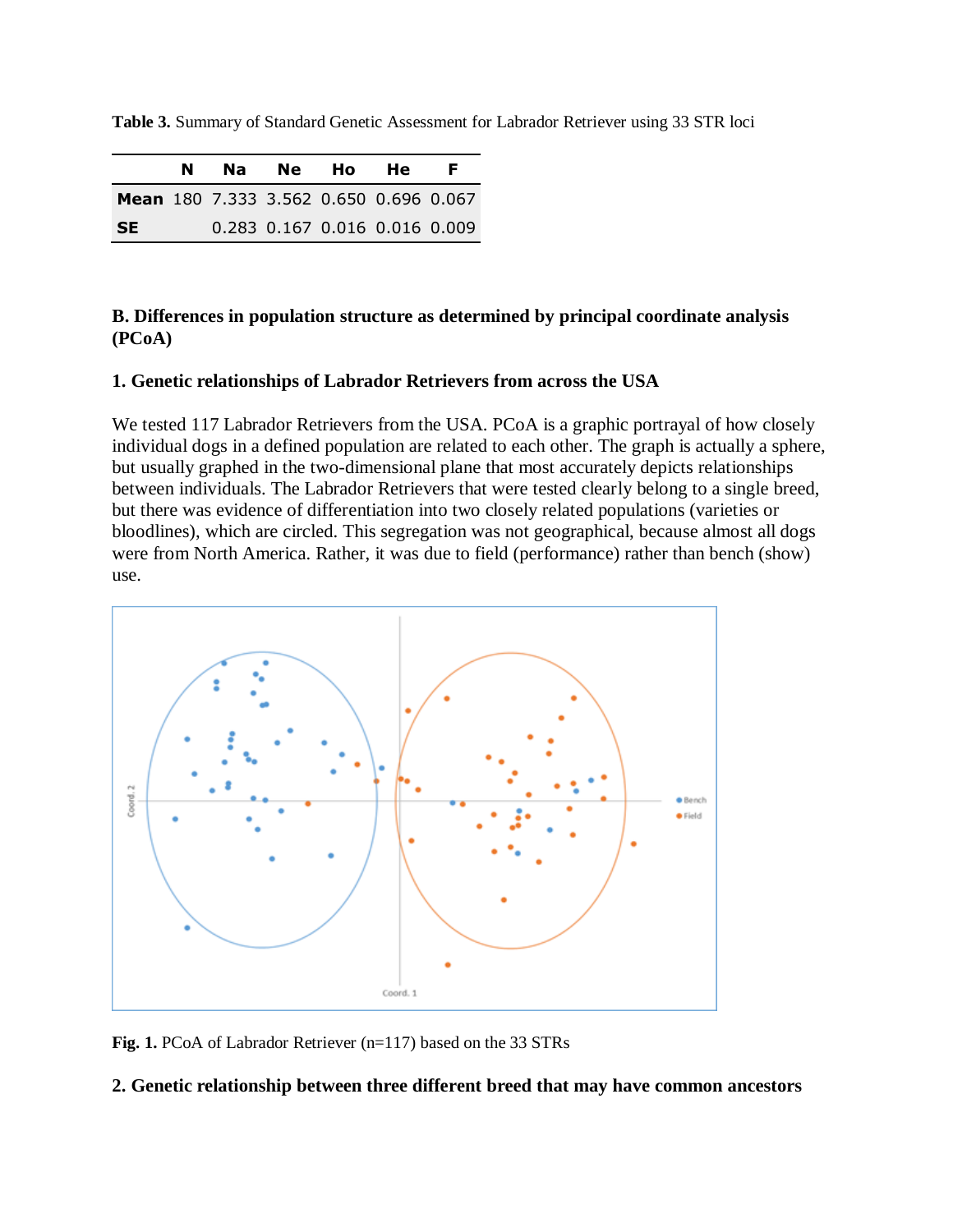There is good evidence that many of the contemporary retriever-type breeds share common ancestry (9). We tested this by comparing the relatedness of Labrador Retrievers, Flat Coated Retrievers and Golden Retrievers in PCoA (Fig. 2). It is evident in this plot that the three breeds are genetically distinct when compared against each other.



**Fig. 2.** PCoA plot of genetic distance using 33 genomic STR markers comparing Labrador Retriever (LR), Flatcoat Retriever (FR), and Golden Retriever (GR). The three breeds are genetically distinct, although one Flat Coated Retriever segregated with Golden Retrievers (sampling or breed recognition error?).

Although the three breeds were genetically distinguishable when compared each other, many performance breeds share ancestors further back in their ancestry (9). To test this premise, the three breeds were compared in PCoA with two breeds that have less obvious similarities, Standard Poodles and Italian Greyhounds (Fig. 3). This type of comparison allows breeds to be compared using a lesser degree of relatedness. As expected, Italian Greyhounds formed a distinct population at quite some distance from the other four breeds. The Standard Poodle also formed a genetically distinct population, but because of its retriever origins it was more closely aligned to Golden Retrievers, Labrador Retrievers and Flat Coated Retrievers than to Italian Greyhounds. Indeed, some Standard Poodles (performance type?) segregated with Labrador Retrievers, suggesting outcrossing. Labrador Retrievers, although still genetically distinguishable from the other breeds, were closely aligned to Golden Retrievers and Flat Coated Retrievers, with some individual Golden Retrievers and Labrador Retrievers clustering together. The obvious relationship was between Flat Coated Retrievers and Golden Retrievers, which clustered as distinct subpopulations within one larger population. As expected, breeds that have evolved relatively recently from performance type retrievers are more related (9). It is also noteworthy that the POMC mutation for obesity that is carried by one-quarter of Labrador Retrievers has also been recognized in Flat Coated Retrievers- [http://www.ahtdnatesting.co.uk/tests/pomc](http://www.ahtdnatesting.co.uk/tests/pomc-mutation-appetite-and-obesity/)[mutation-appetite-and-obesity/.](http://www.ahtdnatesting.co.uk/tests/pomc-mutation-appetite-and-obesity/) The Labradoodle has become a popular cross, although the crosses often suffer the same types of disorders as the Standard Poodle. This may also be associated with the shared risk factors for autoimmune diseases.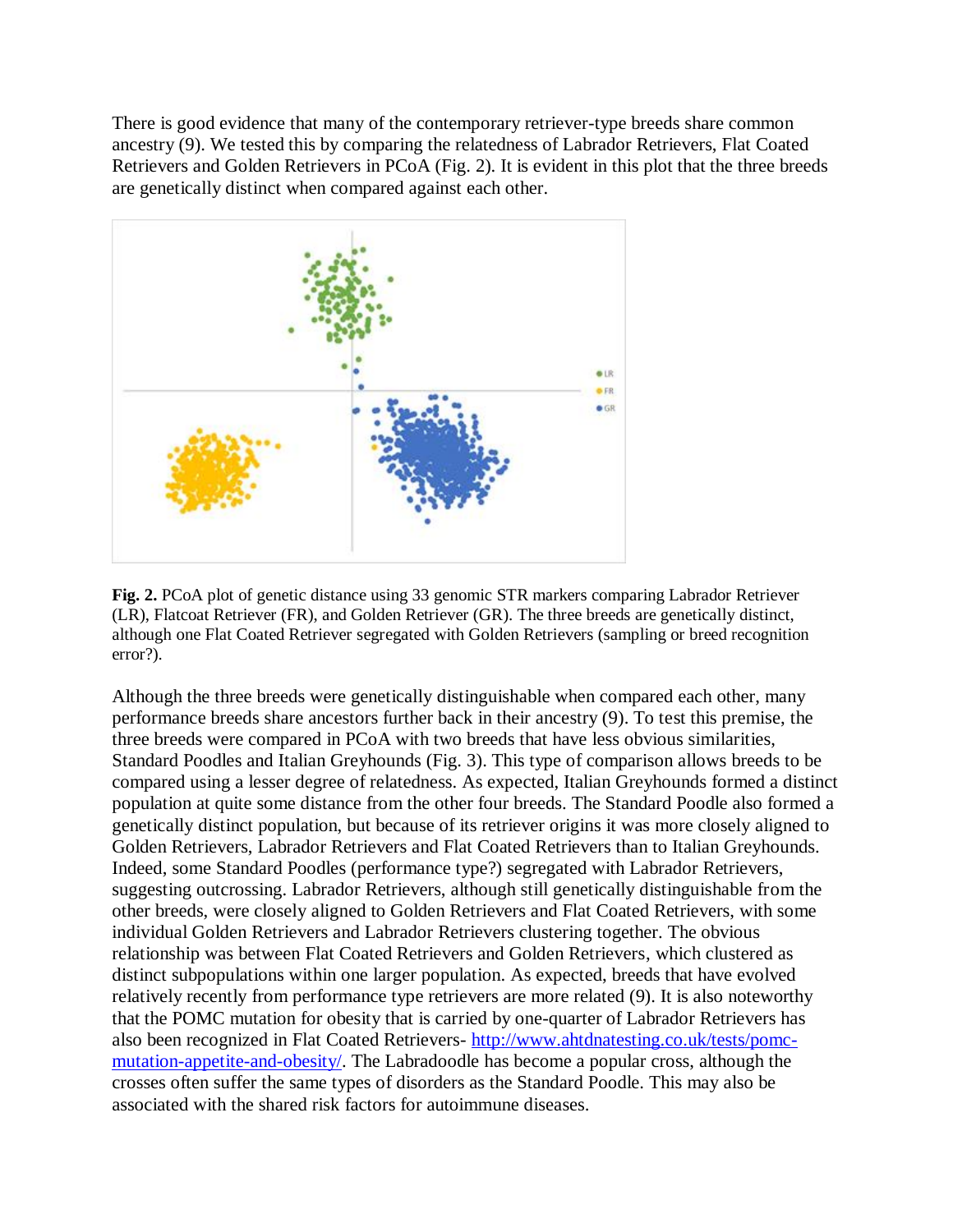

**Fig. 3.** PCoA plot showing the relatedness of individual Labrador Retrievers, Golden Retrievers, Flat Coated Retrievers, Standard Poodles and Italian Greyhound to each other and to dogs in the other breeds.

# **III. The use of genomic allele frequencies to determine internal relatedness**

### **A. Internal relatedness (IR) of individuals and the population as a whole**

#### **1. IR values**

Genetic assessments such as those presented in Tables 1-3 are indicators of population-wide heterozygosity and do not reflect the genetic diversity of individuals within the population. The genetic diversity of an individual dog is largely determined by the diversity inherited from each of its parents. Internal Relatedness (IR) is a calculation that has been used to determine the degree to which the two parents were related (Table 4). The IR calculation takes into consideration homozygosity at each locus and gives more importance to rare and uncommon alleles. Rare and uncommon alleles would presumably be present in less related individuals. IR scores of all individuals in a population can be graphed to form a curve ranging from -1.0 to +1.0. A dog with a value of -1.0 would have parents that were totally unrelated at all 33 STR loci, while a dog with an IR value of  $+1.0$  has parents that were genetically identical at all loci. An IR value of +0.25 is expected for offspring of full sibling parents from a random breeding population. IR values >0.25 are expected when the parents were themselves highly inbred.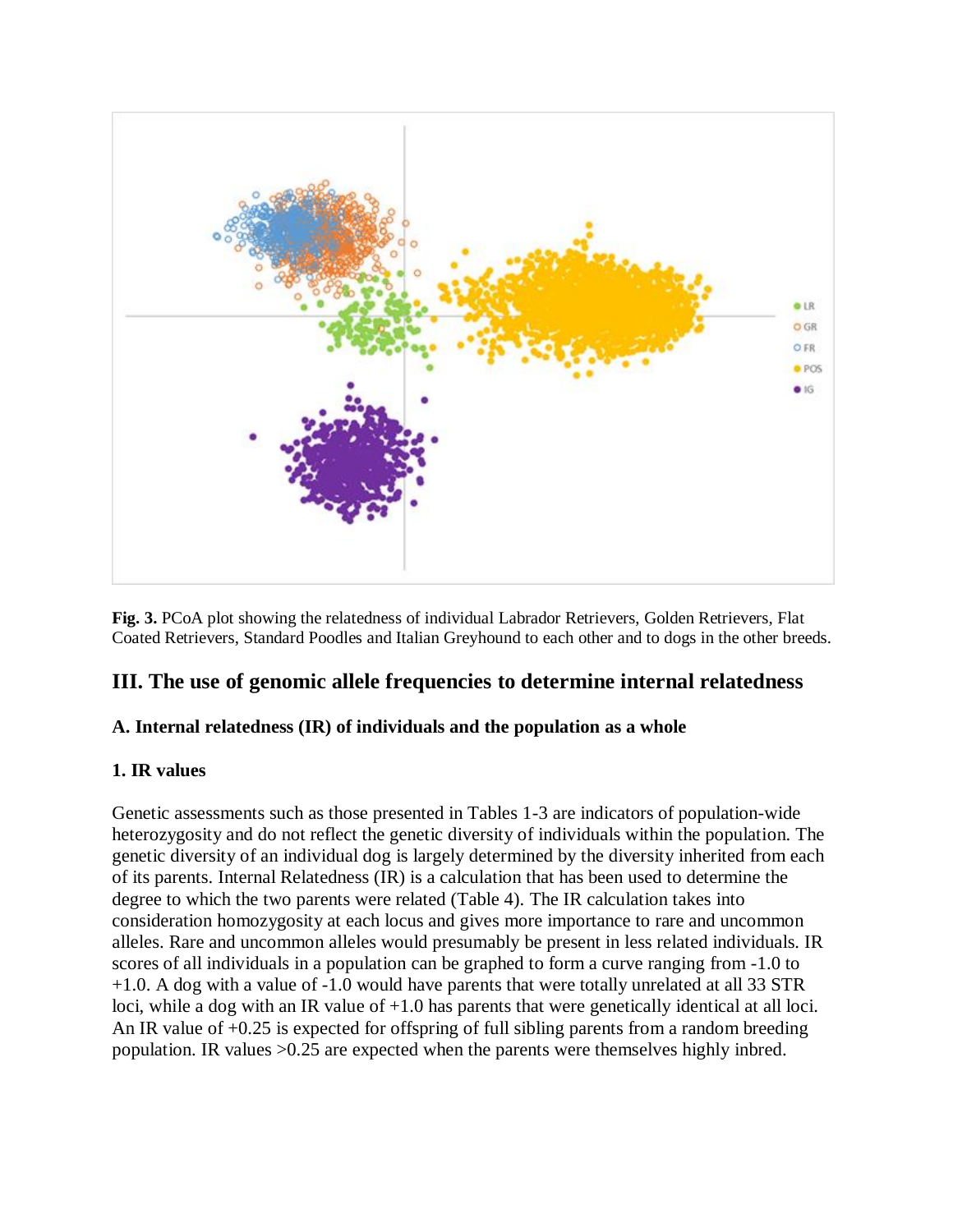IR scores ranged from a low of -0.293 (parents least related) to a high of 0.322 (parents most related), with a mean (average) value of 0.060. Therefore, one-half of the population had parents that were related to a greater degree than the average Labrador Retriever tested. One fourth of the population had IR scores from 0.001 to -0.239, and one fourth 0.138 to 0.322. Although the standard genetic assessments made from allele frequencies indicated that the population was randomly breeding, IR values suggest that this assumption is misleading because more outbred dogs are cancelling out more inbred dogs. In truth, one-fourth of Labrador Retrievers tested were products of closely related parents, some being equivalent to half-siblings or closer.

**Table 4.** IR vs IRVD comparison for Labrador Retriever (n=117)

|               | IR       | <b>IRVD</b> |
|---------------|----------|-------------|
| Min           | $-0.239$ | $-0.013$    |
| 1st Qu        | 0.001    | 0.017       |
| <b>Mean</b>   | 0.060    | 0.250       |
| <b>Median</b> | 0.069    | 0.250       |
| 3rd Qu        | 0.138    | 0.300       |
| Max           | 0.322    | 0.500       |

#### **2. Estimation of genetic diversity lost during breed creation using village dogs as a gold standard**

The IR values can also be used to give an approximation of how much genetic diversity has been lost during breed development and subsequent evolution. This is done by comparing the frequency of a given allele in Labrador Retrievers with the frequency of the same alleles in a population of village dogs from the Middle East, SE Asia, Taiwan and other Pacific island nations such as Brunei and the Philippines. Contemporary village dogs are largely unchanged from the ancestors of almost all modern dog breeds. The resultant frequencies are then used to calculate the IRVD.

A comparison of IR values (red curve) and IRVD values (blue curve) can be used as a rough estimate of how much of the genetic diversity available in contemporary village dogs has been maintained in modern Labrador Retrievers. A rough estimate based on areas under the curve (black), indicate that Labrador Retrievers have maintained 54% of the genetic diversity still present among this indigenous dog population.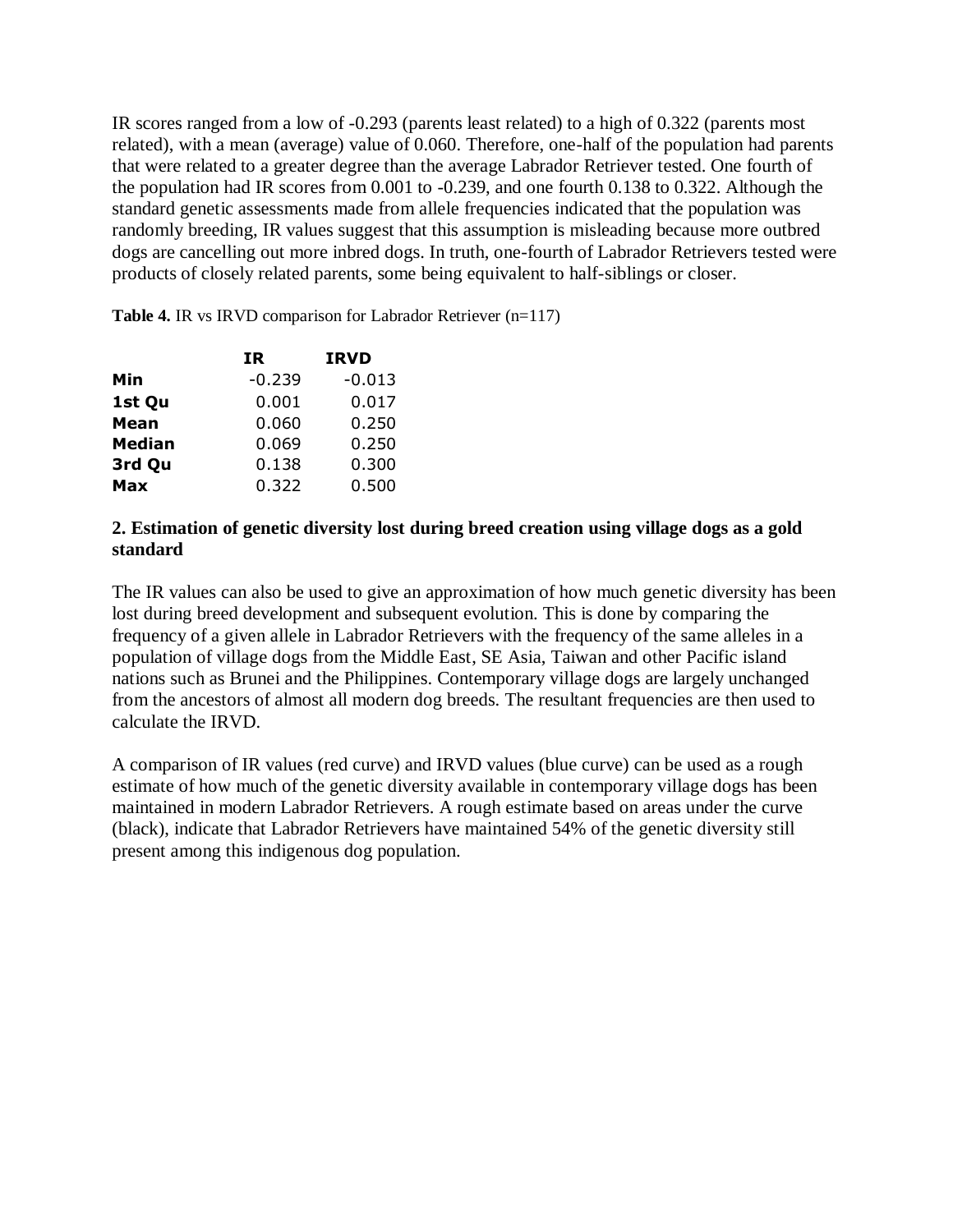

**Fig. 4.** Distribution of IR estimated in Labrador Retriever (n=117) based on intra-breed diversity (red line). The blue line shows adjusted IR values (IRVD) based on the frequency in village dogs of the same alleles identified in Labrador Retrieves (blue). The black area is a function of alleles shared by Labrador Retrievers and village dogs and their comparative frequency.

# **IV. DLA Class I and II Haplotype frequencies and genetic diversity**

The DLA consists of four gene rich regions (classes I-IV) making up a small part of canine chromosome 12. Two of these regions contain genes that help regulate normal cell- (Class I) and antibody-mediated (Class II) immunity. Polymorphisms in these regions have also been associated with abnormal immune responses responsible for autoimmune diseases. The Class I region contains several genes, but only one, DLA-88, is highly polymorphic (with many allelic forms) and is therefore most important for immune regulation. Specific alleles at the four STR loci associated with the DLA88 are linked together in various combinations, forming specific haplotypes (Table 4). Groups of genes and their alleles inherited as a block, rather than singly, are called haplotypes. The class II region also contains several genes, three of which are highly polymorphic, DLA-DRB1, DLA-DQB1 and DLA-DQA1. Specific alleles at STR loci associated with each of the three Class II genes are strongly linked and inherited as a single block or haplotype (Table 5). One haplotype comes from each of the parents. Specific class I and II haplotypes are often linked to each other and inherited as a genetic block with limited recombination over time. Therefore, DLA class I and II haplotypes can be viewed as reasonable surrogate markers for breed founders.

The STR-based haplotype nomenclature used in this breed diversity analysis is based on numerical ranking with the first haplotypes identified in Standard Poodles being named 1001, 1002, ... for class I haplotypes and 2001, 2002, ... for class II haplotypes. It is common for various dog breeds to share common and even rare haplotypes, depending on common ancestry.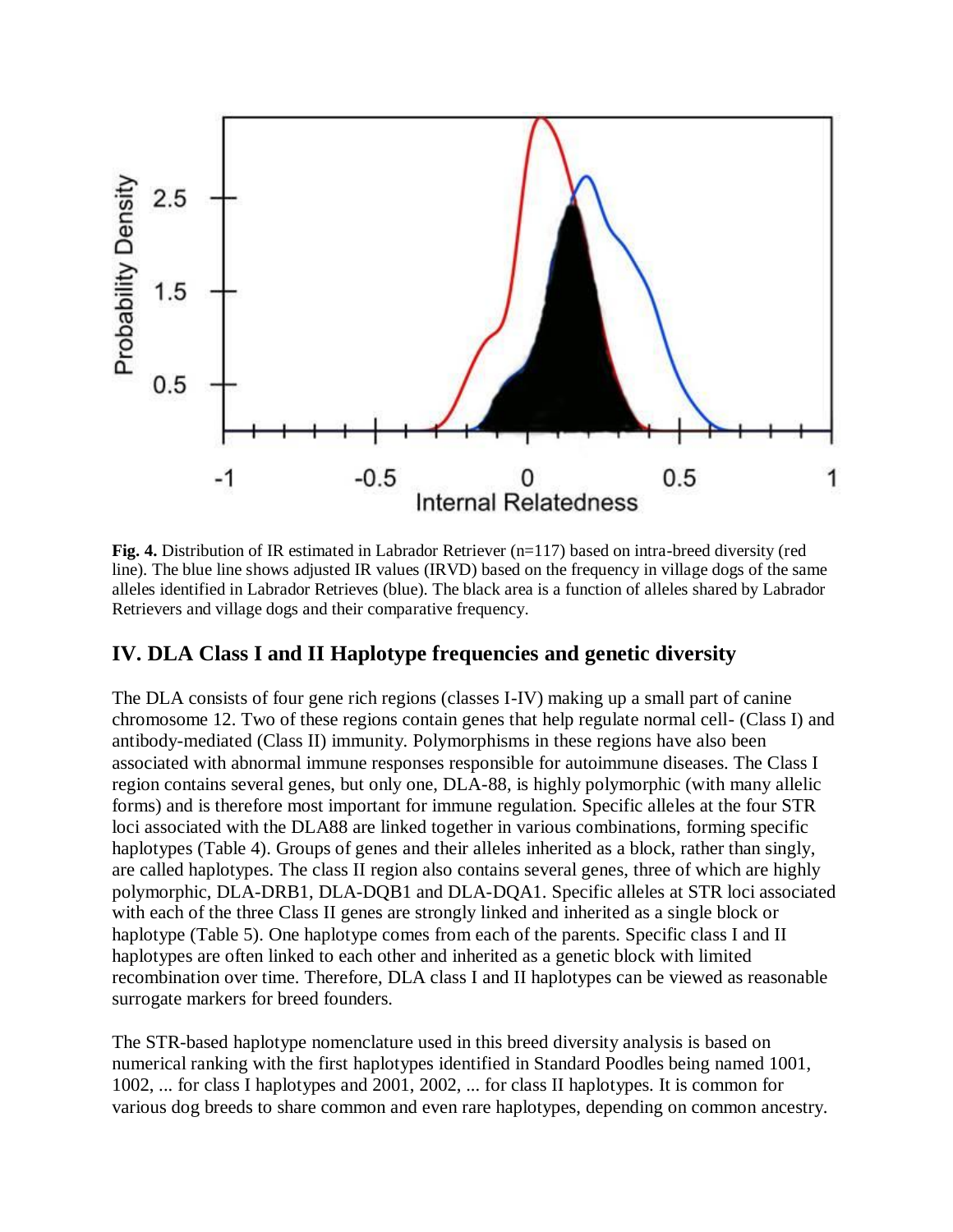#### **1. DLA class I and II haplotypes existing in Labrador Retrievers**

At the time of 123 US Labrador Retrievers in this study, they possessed 20 DLA class I and 17 DLA class II haplotypes (Table 6). DLA class I haplotypes 1175 and 1176 and class II haplotype 2098 have not been seen in other breeds tested to date, but unlike most other breeds, they are relatively uncommon. This suggests that they are either recent introgressions to the breed are have been unintentionally selected against. Two DLA class I haplotypes, 1065 and 1165 occurred an inordinately high proportion of dogs, i.e., 39% and 16% respectively. The 1165 haplotype has been seen before only in Shiloh Shepherds, where it is also a common haplotype. The DLA class II haplotypes 2048 (39%) and 2080 (16%) also have a high incidence in Labrador Retrievers. The 2048 haplotype is also found in Golden Retrievers, where it is a common haplotype, while the 2080 is again common in Shiloh Shepherds. This sharing suggests that these breeds have made heavy use of the same or closely related founders. This was also strongly indicated by PCoA using an entirely different set of genetic loci (Figs.2, 3). A surprisingly high degree of DLA class I and II haplotype sharing also exists between an unlikely breed, the Havanese. This suggests that Havanese are close to these retrieving breeds and their major difference is due to miniaturization.

|               |                      | DLA Class I Haplotype Frequencies (Updated Oct 9, 2019) |
|---------------|----------------------|---------------------------------------------------------|
| <b>DLA1 #</b> |                      | STR types Labrador Retriever (n=180)                    |
|               | 1003 387 375 277 186 | 0.003                                                   |
| 1006          | 387 375 293 180      | 0.039                                                   |
| 1008          | 386 373 289 182      | 0.064                                                   |
|               | 1016 382 371 277 178 | 0.011                                                   |
|               | 1017 386 373 289 178 | 0.033                                                   |
| 1030          | 380 373 293 178      | 0.031                                                   |
| 1033          | 382 379 277 181      | 0.003                                                   |
|               | 1034 382 379 277 182 | 0.006                                                   |
|               | 1045 376 371 277 186 | 0.008                                                   |
| 1054          | 382 379 277 184      | 0.075                                                   |
| 1062          | 382 371 277 183      | 0.014                                                   |
| 1063          | 382 373 289 182      | 0.003                                                   |
| 1065          | 380 371 277 181      | 0.372                                                   |
| 1066          | 376 375 277 178      | 0.003                                                   |
| 1068          | 380 373 287 181      | 0.047                                                   |
| 1070          | 380 375 291 178      | 0.006                                                   |
|               | 1105 382 379 277 178 | 0.056                                                   |
|               | 1134 384 365 291 178 | 0.008                                                   |

**Table 5.** DLA class I and Class II haplotype and their frequencies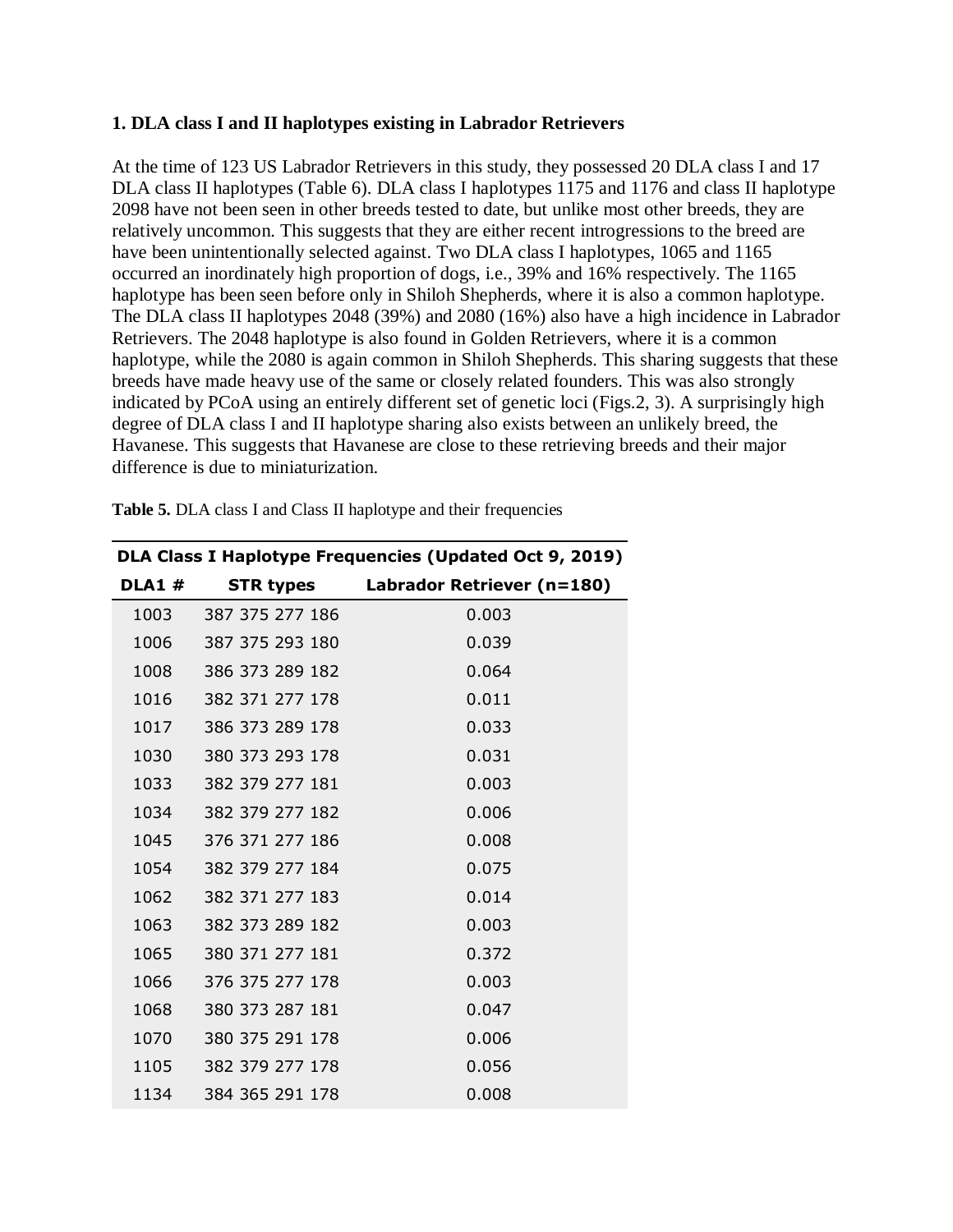| 1142 | 376 379 277 180 | 0.003 |
|------|-----------------|-------|
| 1165 | 392 369 281 182 | 0.203 |
| 1175 | 380 375 293 180 | 0.003 |
| 1176 | 382 373 289 178 | 0.003 |
| 1180 | 386 371 277 181 | 0.003 |
| 1189 | 382 379 289 182 | 0.003 |
| 1226 | 380 373 277 181 | 0.003 |

**DLA Class II Haplotype Frequencies (Updated Oct 9, 2019)**

| <b>DLA2#</b> | <b>STR types</b> | Labrador Retriever (n=180) |
|--------------|------------------|----------------------------|
| 2001         | 343 324 284      | 0.003                      |
| 2003         | 343 324 282      | 0.017                      |
| 2005         | 339 322 280      | 0.050                      |
| 2007         | 351 327 280      | 0.042                      |
| 2014         | 339 322 284      | 0.003                      |
| 2021         | 339 324 268      | 0.014                      |
| 2022         | 339 327 282      | 0.075                      |
| 2023         | 341 323 282      | 0.031                      |
| 2024         | 343 323 280      | 0.053                      |
| 2031         | 339 322 282      | 0.008                      |
| 2039         | 345 327 276      | 0.008                      |
| 2046         | 339 329 280      | 0.003                      |
| 2048         | 339 331 282      | 0.378                      |
| 2049         | 339 331 284      | 0.003                      |
| 2052         | 345 321 280      | 0.056                      |
| 2053         | 343 324 280      | 0.044                      |
| 2080         | 339 325 276      | 0.208                      |
| 2083         | 339 324 282      | 0.003                      |
| 2098         | 343 323 282      | 0.003                      |

**Table 6.** A comparison of recognized DLA class I and II haplotypes in several different breeds. There is considerable haplotype sharing between breeds, reflecting the common evolution of modern breeds from indigenous dog populations that were greatly expanded during the Neolithic period.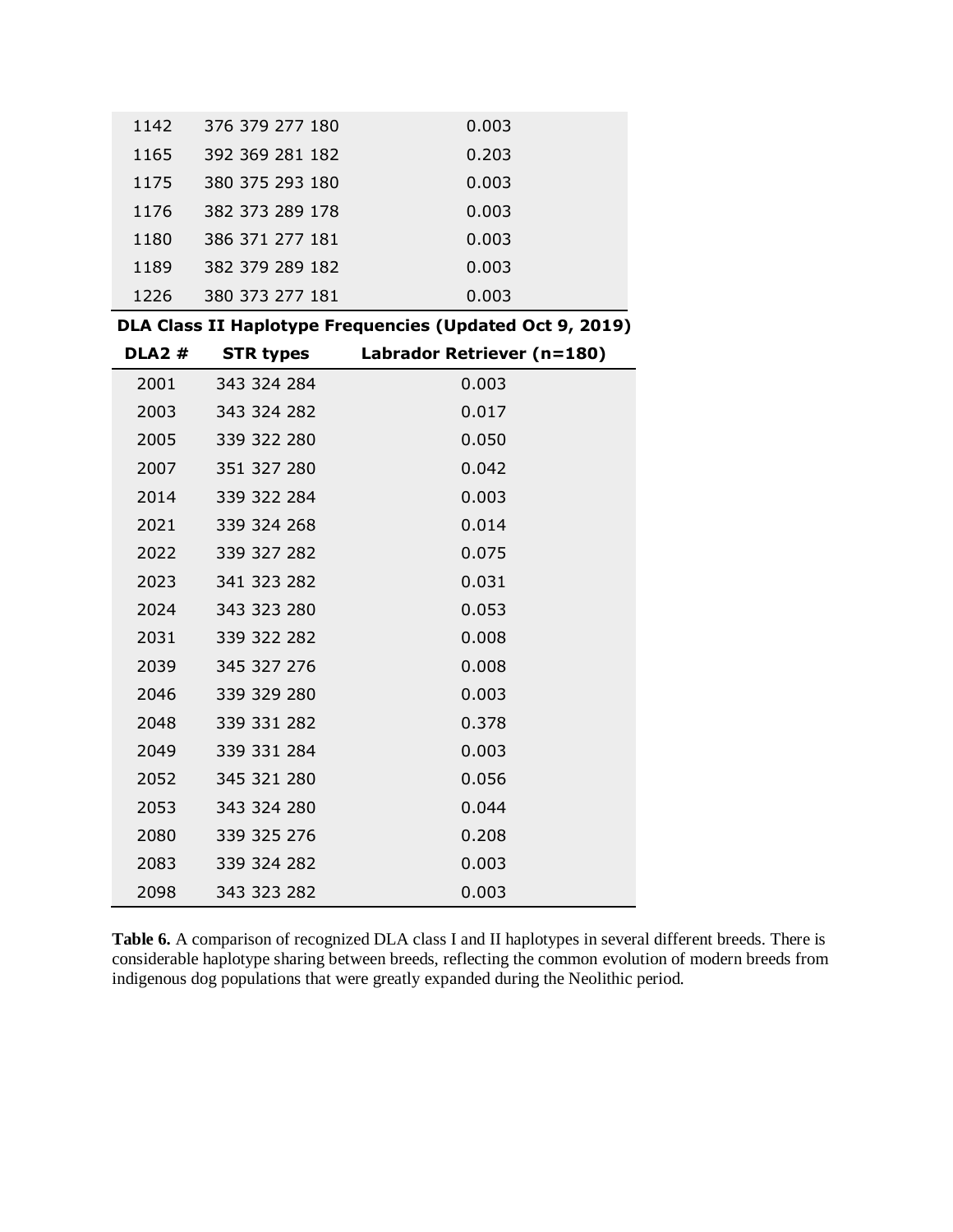|              |                  |                                                               |                                    |                              |                                                              |                              |                             |                           |                                               |                                                |                           |                                                                |                                             | went cause y responsible y reducation (o basica vibr. 6) were   |                                          |                                                |                                               |                          |                                                              |                               |                                              |                                |                                         |                                         |                          |
|--------------|------------------|---------------------------------------------------------------|------------------------------------|------------------------------|--------------------------------------------------------------|------------------------------|-----------------------------|---------------------------|-----------------------------------------------|------------------------------------------------|---------------------------|----------------------------------------------------------------|---------------------------------------------|-----------------------------------------------------------------|------------------------------------------|------------------------------------------------|-----------------------------------------------|--------------------------|--------------------------------------------------------------|-------------------------------|----------------------------------------------|--------------------------------|-----------------------------------------|-----------------------------------------|--------------------------|
| <b>DLA1#</b> | <b>STR</b> types | <b>Black</b><br><b>Russian</b><br><b>Terrier</b><br>$(n=109)$ | Labrador<br>Retriever<br>$(n=121)$ | <b>Pinscher</b><br>$(n=403)$ | <b>Doberman</b> Flat Coated<br><b>Retriever</b><br>$(n=333)$ | <b>Havanese</b><br>$(n=364)$ | <b>Samoved</b><br>$(n=278)$ | <b>Bulldo</b><br>$(n=1)$  | <b>English</b><br><b>Bulldog</b><br>$(n=163)$ | <b>Yorkshire</b><br><b>Terrier</b><br>$(n=10)$ | <b>Biewer</b><br>$(n=90)$ | <b>Biewer</b><br><b>Yorshire</b><br><b>Terrier</b><br>$(n=50)$ | <b>Biewer</b><br><b>Terrier</b><br>$(n=49)$ | <b>Biro Biewer</b><br>$(n=3)$                                   | <b>Italian</b><br>Greyhound<br>$(n=674)$ | <b>Alaskan</b><br><b>Klee Kai</b><br>$(n=450)$ | <b>Shiloh</b><br><b>Shepherd</b><br>$(n=115)$ | Magyar<br>Agar $(n=27)$  | <b>Shilol</b><br><b>Shepherd</b><br><b>ISSA</b><br>$(n=127)$ | American<br>Akita<br>$(n=79)$ | <b>Japanese</b><br><b>Akita</b><br>$(n=300)$ | <b>Blend Akita</b><br>$(n=47)$ | Golden<br>Retriever<br>$(n=688)$        | <b>Miniature</b><br>Poodle<br>$(n=240)$ | Poodle<br>$(n=2028)$     |
| 1006         | 387 375 293 180  | 0.032                                                         | 0.029                              | $\sim$                       | $\sim$                                                       | 0.045                        | 0.004                       | $\sim$                    | 0.003                                         | $\sim$                                         | $\overline{\phantom{a}}$  | $\sim$                                                         | $\sim$                                      | $\sim$                                                          | $\sim$                                   | $\sim$                                         | $\sim$                                        | $\sim$                   | $\sim$                                                       | 0.089                         | $\sim$                                       | $\sim$                         | 0.0145                                  | 0.002                                   | 0.0483                   |
| 1008         | 386 373 289 182  | $\sim$                                                        | 0.074                              | $\sim$                       | $\sim$                                                       | $\sim$                       | $\sim$                      | $\sim$                    | 0.006                                         | 0.13                                           | 0.011                     | $\sim$                                                         | <b>COLLEGE</b>                              | $\sim$                                                          | 0.1358                                   | 0.061                                          | $\sim$                                        | $\sim$                   | $\sim$                                                       | $\sim$                        | $\sim$                                       | $\sim$                         | 0.0015                                  | $\sim$                                  | 0.02                     |
| 1016         | 382 371 277 178  | 0.009                                                         | 0.012                              | 0.015                        | $\sim$                                                       | 0.221                        | $\sim$                      |                           | 0.095                                         | 0.06                                           | 0.028                     | 0.04                                                           | 0.02                                        | $\sim$                                                          | 0.0631                                   | $\sim$                                         | $\sim$                                        | -                        | $\sim$                                                       | $\sim$                        | $\sim$                                       | $\sim$                         | 0.0015                                  | 0.023                                   | 0.0145                   |
| 101          | 386 373 289 178  | $\sim$                                                        | 0.037                              | 0.088                        | 0.458                                                        | <b>Service</b>               | <b>Service</b>              | $\sim$                    | $\sim$                                        | $\sim$                                         | - 11                      | $\sim$                                                         | <b>COL</b>                                  | $\sim$                                                          | <b>Service</b>                           | $\sim$                                         | $\sim$                                        | $\sim$                   | $\sim$                                                       | $\sim$                        | $\sim$                                       | $\sim$                         | $\sim$                                  | $\sim$                                  | 0.0035                   |
| 1030         | 380 373 293 178  | $\sim$                                                        | 0.025                              | 0.104                        | $\sim$                                                       | 0.001                        | $\sim$                      | ÷                         | $\sim$                                        | 0.63                                           | 0.506                     | 0.68                                                           | 0.98                                        | $\mathbf{1}$                                                    | 0.0215                                   | $\sim$                                         | $\sim$                                        | ÷                        | $\sim$                                                       | $\sim$                        | $\sim$                                       | $\sim$                         | 0.0007                                  | <b>1979</b>                             | 0.0032                   |
| 1033         | 382 379 277 181  | $\sim$                                                        | 0.004                              | $\sim$                       | $\sim$                                                       | $\sim$                       | $\sim$                      | $\sim$                    | $\sim$                                        | $\sim$                                         | <b>COL</b>                | $\sim$                                                         | <b>COLLEGE</b>                              | $\sim$                                                          | $\sim$                                   | $\sim$                                         | $\sim$                                        | 0.15                     | <b>Section</b>                                               | $\sim$                        | $\sim$                                       | $\sim$                         | $\sim$                                  | 0.006                                   | 0.0012                   |
| 1045         | 376 371 277 186  | $\sim$                                                        | 0.012                              | $\sim$                       | $\sim$                                                       | $\sim$                       | $\sim$                      | $\sim$                    | $\sim$                                        | $\sim$                                         | $\sim$                    | $\sim$                                                         | $\sim$                                      | $\sim$                                                          | $\sim$                                   | $\sim$                                         | 0.004                                         | $\sim$                   | 0.004                                                        | 0.013                         | $\sim$                                       | $\sim$                         | $\sim$                                  | 0.004                                   | 0.0015                   |
| 1054         | 382 379 277 184  | $\sim$                                                        | 0.091                              | $\sim$                       | 0.119                                                        | 0.11                         | $\sim$                      | $\sim$                    | ÷                                             | $\sim$                                         | $\sim$                    | $\sim$                                                         | $\sim$                                      | $\sim$                                                          | 0.0163                                   | $\sim$                                         | $\sim$                                        | 0.11                     | $\sim$                                                       | $\sim$                        | $\sim$                                       | $\sim$                         | $\sim$                                  | 0.002                                   | $\sim$                   |
| 1062         | 382 371 277 183  | <b>1999</b>                                                   | 0.021                              | <b>.</b>                     | $\sim$                                                       | $\sim$                       | $\sim$                      | $\sim$                    | 0.187                                         | $\sim$                                         | <b>1999</b>               | $\sim$                                                         | $\sim$                                      | $\sim$                                                          | $\sim$                                   | 0.214                                          | $\sim$                                        | <b>Section</b>           | $\sim$                                                       | $\sim$                        | $\sim$                                       | $\sim$                         | 0.0938                                  | $\sim$                                  | <b>1979</b>              |
| 1065         | 380 371 277 181  |                                                               | 0.384                              | $\sim$                       | 0.002                                                        | $\sim$                       | $\sim$                      |                           | $\overline{a}$                                |                                                |                           | $\ddot{\phantom{a}}$                                           | $\sim$                                      | $\sim$                                                          | 0.0007                                   | $\sim$                                         |                                               | $\sim$                   | $\cdots$                                                     | $\sim$                        | $\sim$                                       | $\sim$                         | 0.2602                                  | $\sim$                                  | $\sim$                   |
|              | 376 375 277 178  | $\overline{\phantom{a}}$                                      | 0.004                              | $\sim$                       | 0.002                                                        | $\sim$                       | ÷                           | ÷                         | $\sim$                                        | $\sim$                                         | $\sim$                    | ÷                                                              | $\sim$                                      | $\sim$                                                          | $\sim$                                   | $\sim$                                         | $\sim$                                        | 0.11                     | $\sim$                                                       | $\sim$                        | $\sim$                                       | $\sim$                         | 0.2805                                  | $\sim$                                  | $\overline{\phantom{a}}$ |
| 1068         | 380 373 287 181  | $\sim$                                                        | 0.041                              | $\sim$                       | 0.266                                                        | 0.016                        | 0.029                       | $\sim$                    | $\sim$                                        | $\sim$                                         | -                         | 0.02                                                           | $\sim$                                      | $\sim$                                                          | $\sim$                                   | $\sim$                                         | 0.248                                         | $\sim$                   | 0.236                                                        | $\sim$                        | $\sim$                                       | $\sim$                         | 0.0501                                  | 0.015                                   | $\sim$                   |
| 1070         | 380 375 291 178  |                                                               | 0.008                              | $\sim$                       | $\sim$                                                       | $\sim$                       | $\overline{\phantom{a}}$    | $\sim$                    | -                                             |                                                | $\overline{\phantom{a}}$  | $\sim$                                                         | $\sim$                                      | $\sim$                                                          | $\sim$                                   | $\sim$                                         | $\sim$                                        | $\sim$                   | $\sim$                                                       | $\overline{\phantom{a}}$      | $\sim$                                       | $\sim$                         | 0.0153                                  | $\sim$                                  | $\sim$                   |
| 1105         | 382 379 277 178  | $\sim$                                                        | 0.07                               | 0.001                        | $\sim$                                                       | $\sim$                       | $\sim$                      |                           | $\sim$                                        |                                                | $\sim$                    | $\sim$                                                         | $\sim$                                      | 0.7                                                             | $\sim$                                   | $\sim$                                         | $\sim$                                        | $\sim$                   | $\sim$                                                       | $\sim$                        | $\sim$                                       | $\sim$                         | $\sim$                                  | 0.063                                   | 0.0002                   |
| 1134         | 384 365 291 178  | $\sim$                                                        | 0.012                              | $\sim$                       | $\sim$                                                       | 0.003                        | $\sim$                      | $\sim$                    | $\sim$                                        | $\sim$                                         | $\sim$                    | $\sim$                                                         | $\sim$                                      | $\sim$                                                          | $\sim$                                   | $\sim$                                         | $\sim$                                        | $\sim$                   | $\sim$                                                       | $\sim$                        | $\sim$                                       | $\sim$                         | 0.0007                                  | $\sim$                                  | $\sim$                   |
| 1142         | 376 379 277 180  | $\sim$                                                        | 0.004                              | $\sim$                       | 0.144                                                        | 0.001                        | $\sim$                      | $\sim$                    | $\sim$                                        | $\sim$                                         | $\sim$                    | $\sim$                                                         | $\sim$                                      | $\sim$                                                          | $\sim$                                   | $\sim$                                         | $\sim$                                        | $\sim$                   | $\sim$                                                       | $\sim$                        | $\sim$                                       | $\sim$                         | $\sim$                                  | -                                       |                          |
| 1165         | 392 369 281 182  | $\sim$                                                        | 0.161                              | $\sim$                       | $\sim$                                                       | $\sim$                       | $\sim$                      | $\sim$                    | $\sim$                                        |                                                | $\sim$                    | $\sim$                                                         | $\sim$                                      | $\sim$                                                          | $\sim$                                   | $\sim$                                         | 0.235                                         | $\sim$                   | 0.232                                                        | $\sim$                        | $\sim$                                       |                                | $\sim$                                  |                                         |                          |
| 1175         | 380 375 293 180  | $\sim$                                                        | 0.004                              | ۰.                           | $\sim$                                                       | $\sim$                       | $\sim$                      | $\sim$                    | $\sim$                                        | $\sim$                                         | $\sim$                    | $\sim$                                                         | $\sim$                                      | $\sim$                                                          | $\sim$                                   | $\sim$                                         | $\sim$                                        | $\overline{\phantom{a}}$ | $\sim$                                                       | ÷                             | $\sim$                                       | $\sim$                         | $\sim$                                  | $\sim$                                  | -                        |
| 1176         | 382 373 289 178  | $\sim$                                                        | 0.004                              | $\sim$                       | $\sim$                                                       | $\sim$                       | $\sim$                      | $\sim$                    | $\sim$                                        | $\sim$                                         |                           | $\sim$                                                         | $\sim$                                      | $\sim$                                                          | $\sim$                                   | $\sim$                                         | $\sim$                                        | $\sim$                   | $\sim$                                                       | $\sim$                        | $\sim$                                       | $\sim$                         | $\sim$                                  | $\sim$                                  | $\sim$                   |
|              |                  |                                                               |                                    |                              |                                                              |                              |                             |                           |                                               |                                                |                           |                                                                |                                             | <b>DLA Class II Haplotype Frequencies (Updated Apr 5, 2018)</b> |                                          |                                                |                                               |                          |                                                              |                               |                                              |                                |                                         |                                         |                          |
| <b>DLA2#</b> | <b>STR</b> types | <b>Black</b><br><b>Russian</b><br><b>Terrier</b><br>$(n=109)$ | Labrador<br>Retriever<br>$(n=121)$ | <b>Pinscher</b><br>$(n=403)$ | <b>Doberman</b> Flat Coated<br><b>Retriever</b><br>$(n=333)$ | <b>Havanese</b><br>$(n=364)$ | <b>Samoved</b><br>$(n=278)$ | <b>Bulldos</b><br>$(n=1)$ | English<br>Bulldog<br>$(n=163)$               | <b>Yorkshire</b><br><b>Terrier</b><br>$(n=16)$ | <b>Biewer</b><br>$(n=90)$ | <b>Biewer</b><br><b>Yorshire</b><br><b>Terrier</b><br>$(n=50)$ | <b>Biewer</b><br><b>Terrier</b><br>$(n=49)$ | <b>Biro Biewer</b><br>$(n=3)$                                   | Italian<br><b>Greyhound</b><br>$(n=674)$ | Alaskan<br><b>Klee Kai</b><br>$(n=450)$        | <b>Shiloh</b><br><b>Shepherd</b><br>$(n=115)$ | Magyar<br>Agar $(n=27)$  | <b>Shilol</b><br><b>Shepherd</b><br><b>ISSA</b><br>$(n=127)$ | American<br>Akita<br>$(n=79)$ | <b>Japanese</b><br>Akita<br>$(n=300)$        | <b>Blend Akita</b><br>$(n=47)$ | Golden<br><b>Retriever</b><br>$(n=688)$ | Miniature<br>Poodle<br>$(n=240)$        | Poodle<br>$(n=2028)$     |
| 2003         | 343 324 282      | $\sim$                                                        | 0.021                              | $\sim$                       | 0.129                                                        | 0.221                        | 0.013                       | $\sim$                    | 0.598                                         | 0.75                                           | 0.222                     | 0.4                                                            | 0.43                                        | 0.3                                                             | 0.0067                                   | $\sim$                                         | $\sim$                                        | $\sim$                   | $\sim$                                                       | $\sim$                        | $\sim$                                       | $\sim$                         | 0.0225                                  | 0.508                                   | 0.092                    |
| 2005         | 339 322 280      | 0.018                                                         | 0.062                              | $\sim$                       | 0.425                                                        | 0.003                        | $\sim$                      | $\sim$                    | 0.015                                         | $\sim$                                         | 0.028                     | 0.02                                                           | 0.18                                        | $\sim$                                                          | $\sim$                                   | $\sim$                                         | $\sim$                                        | -                        | $\sim$                                                       | $\sim$                        | $\sim$                                       | $\sim$                         | 0.016                                   | $\sim$                                  | 0.0234                   |
| 2007         | 351 327 280      | 0.032                                                         | 0.033                              | $\sim$                       | $\sim$                                                       | 0.049                        | 0.004                       | $\sim$                    | $\sim$                                        | $\sim$                                         | $\sim$                    | $\sim$                                                         | $\sim$                                      | $\sim$                                                          | $\sim$                                   | 0.01                                           | $\sim$                                        | $\sim$                   | $\cdots$                                                     | 0.089                         | $\sim$                                       | $\sim$                         | 0.0145                                  | $\sim$                                  | 0.0148                   |
| 2021         | 339 324 268      | $\sim$                                                        | 0.021                              | $\sim$                       | $\sim$                                                       | 0.001                        | $\sim$                      |                           | $\sim$                                        |                                                | ÷                         | ÷                                                              |                                             | ÷                                                               | $\overline{\phantom{a}}$                 | 0.217                                          | $\sim$                                        | ÷                        | $\sim$                                                       |                               | $\sim$                                       | ÷                              | 0.0945                                  | 0.063                                   | 0.0005                   |
| 2022         | 339 327 282      | $\sim$                                                        | 0.091                              | 0.002                        | 0.123                                                        | 0.109                        | 0.092                       | $\sim$                    | 0.015                                         | <b>Service</b>                                 | $\sim$                    | <b>Service</b>                                                 | $\sim$                                      | <b>Service</b>                                                  | $\sim$                                   | <b>Service</b>                                 | 0.057                                         | <b>COL</b>               | 0.051                                                        | $\sim$                        | $\sim$                                       | $\sim$                         | 0.0007                                  | 0.002                                   | 0.0002                   |
| 2023         | 341 323 282      | 0.005                                                         | 0.025                              | 0.104                        | $\sim$                                                       | 0.001                        | $\sim$                      | $\sim$                    | $\sim$                                        | 0.63                                           | 0.506                     | 0.68                                                           | 0.98                                        | $\mathbf{1}$                                                    | 0.0215                                   | $\sim$                                         | $\sim$                                        | $\sim$                   | $\sim$                                                       | $\sim$                        | $\sim$                                       | $\sim$                         | 0.0007                                  | $\sim$                                  | 0.0032                   |
| 2024         | 343 323 280      | $\sim$                                                        | 0.066                              | 0.001                        | $\sim$                                                       | 0.004                        | 0.014                       | $\sim$                    | 0.006                                         |                                                | $\sim$                    | $\ddot{\phantom{a}}$                                           | $\sim$                                      | $\sim$                                                          | $\sim$                                   | $\sim$                                         |                                               | $\sim$                   | $\sim$                                                       | $\sim$                        | $\overline{\phantom{a}}$                     |                                | $\sim$                                  | 0.008                                   | 0.0002                   |
| 2031         | 339 322 282      | 0.023                                                         | 0.012                              | -                            | $\sim$                                                       | $\sim$                       | $\sim$                      | $\sim$                    | $\sim$                                        | $\sim$                                         | $\sim$                    | $\sim$                                                         | $\sim$                                      | $\sim$                                                          | 0.0623                                   | $\sim$                                         | $\sim$                                        | $\sim$                   | $\sim$                                                       | $\sim$                        | $\sim$                                       | $\sim$                         | <b>Section</b>                          | <b>.</b>                                | - -                      |
| 2039         | 345 327 276      | $\sim$                                                        | 0.012                              | 0.012                        | $\sim$                                                       | $\sim$                       | $\sim$                      | $\sim$                    | $\sim$                                        | $\sim$                                         | $\sim$                    | $\sim$                                                         | $\sim$                                      | $\sim$                                                          | 0.1039                                   | $\sim$                                         | 0.004                                         | $\sim$                   | 0.004                                                        | 0.165                         | 0.18                                         | 0.34                           | $\sim$                                  | $\sim$                                  | 0.0015                   |
| 2046         | 339 329 280      | $\sim$                                                        | 0.004                              | $\sim$                       | 0.002                                                        | $\sim$                       | $\sim$                      |                           | $\sim$                                        |                                                | $\sim$                    | $\sim$                                                         | -                                           | $\sim$                                                          | $\sim$                                   | $\sim$                                         |                                               | $\sim$                   | $\sim$                                                       | $\sim$                        | $\sim$                                       | $\sim$                         | 0.2689                                  | $\sim$                                  | $\sim$                   |
| 2048         | 339 331 282      | $\sim$                                                        | 0.384                              | $\sim$                       | 0.002                                                        | $\sim$                       | $\sim$                      | $\sim$                    | $\sim$                                        | $\sim$                                         | $\sim$                    | $\sim$                                                         | $\sim$                                      | $\sim$                                                          | $\sim$                                   | $\sim$                                         | $\sim$                                        | $\sim$                   | $\sim$                                                       | $\sim$                        | $\sim$                                       | $\sim$                         | 0.258                                   | $\sim$                                  | $\sim$                   |
| 2049         | 339 331 284      | $\sim$                                                        | 0.004                              | $\sim$                       | $\sim$                                                       | $\sim$                       | $\sim$                      | ÷                         | $\sim$                                        | $\sim$                                         | $\sim$                    | $\sim$                                                         | $\sim$                                      | $\sim$                                                          | $\sim$                                   | $\sim$                                         | $\sim$                                        | $\sim$                   | $\sim$                                                       | $\sim$                        | $\sim$                                       | $\sim$                         | $\sim$                                  | $\sim$                                  | ÷                        |
| 2052         | 345 321 280      | $\sim$                                                        | 0.058                              | $\sim$                       | $\sim$                                                       | $\sim$                       | $\sim$                      | $\sim$                    | $\sim$                                        |                                                | <b>COL</b>                | $\sim$                                                         | $\sim$                                      | $\sim$                                                          | $\sim$                                   | $\sim$                                         | $\sim$                                        | $\sim$                   | $\sim$                                                       | $\sim$                        | $\sim$                                       | $\sim$                         | 0.0022                                  | $\sim$                                  | $\sim$                   |
| 2053         | 343 324 280      | $\sim$                                                        | 0.037                              | <b>COL</b>                   | 0.138                                                        | 0.038                        | 0.613                       | $\sim$                    | $\sim$                                        | $\sim$                                         | <b>COL</b>                | 0.02                                                           | $\sim$                                      | $\sim$                                                          | $\sim$                                   | $\mathbf{r}$                                   | 0.317                                         | $\sim$                   | 0.303                                                        | $\sim$                        | $\mathbf{r}$                                 | $\sim$                         | 0.0291                                  | 0.015                                   | $\sim$                   |
| 2080         | 339 325 276      | $\sim$                                                        | 0.161                              | $\sim$                       | $\sim$                                                       | $\sim$                       | $\sim$                      | $\sim$                    | $\sim$                                        | 0.06                                           | 0.006                     | 0.02                                                           | $\sim$                                      | $\sim$                                                          | $\sim$                                   | $\sim$                                         | 0.235                                         | -                        | 0.232                                                        | $\sim$                        | $\sim$                                       | $\sim$                         | $\sim$                                  | $\sim$                                  | -                        |
| 2083         | 339 324 282      | $\sim$                                                        | 0.004                              | $\sim$                       | 0.003                                                        | $\sim$                       | $\sim$                      | $\sim$                    | $\sim$                                        | $\sim$                                         | $\sim$                    | $\sim$                                                         | $\sim$                                      | 0.7                                                             | $\sim$                                   | $\sim$                                         | $\sim$                                        | $\sim$                   | $\sim$                                                       | $\sim$                        | $\sim$                                       | $\sim$                         | $\sim$                                  |                                         | $\sim$                   |
| 2098         | 343 323 282      |                                                               | 0.004                              |                              |                                                              |                              |                             |                           |                                               |                                                |                           |                                                                |                                             |                                                                 |                                          |                                                |                                               |                          |                                                              |                               |                                              |                                | $\sim$                                  |                                         |                          |
|              |                  |                                                               |                                    |                              |                                                              |                              |                             |                           |                                               |                                                |                           |                                                                |                                             |                                                                 |                                          |                                                |                                               |                          |                                                              |                               |                                              |                                |                                         |                                         |                          |

Breeds or bloodlines within breeds (e.g., Standard Poodle and Italian Greyhounds) that lack genetic diversity in the DLA region are often more prone to autoimmune disorders that take many clinical forms. Genetic diversity within the DLA class I and II regions of the Labrador Retriever is average for the breeds tested. The number of recognized DLA class I ( $n=19$ ) and class II (n=19) haplotypes in Labrador Retriever is similar to that of Golden Retrievers (24 and 19, respectively) and Italian Greyhound (21 and 19 respectively); lower than Standard Poodles (48 and 29 respectively); and higher than breeds such as American Akita (11 and 10, respectively), Doberman Pinschers (11 and 10 respectively) and Flat Coated Retriever (11 and 10 respectively).

#### **3. A genetic assessment of allele and allele frequencies of STRs associated with DLA class I and II haplotypes**

Although it appears from breed-wide haplotype frequency that there is some positive selection for certain DLA haplotypes (Table 5), this was not confirmed by standard genetic assessment of the individual STR loci that are in linkage (association) with DLA class I and II haplotypes (Table 7). Table 8 provides a genetic assessment of heterozygosity among alleles in the seven DLA-associated STR loci. The average number of alleles for all loci was 6.29, with 3.55 alleles having the most effect on genetic assessment values. The Na and Ne values for the DLA STRs were like those calculated from the 33 genomic STRs. The Ho and He values were almost identical and yielded an F value of -0.03. Therefore, the actual alleles in the seven STR that are associated with the various classes I and II haplotypes were in near Hardy-Weinberg equilibrium across the breed, again corroborating the standard genetic assessment values obtained from the 33 genomic STRs. However, because these STR loci are limited to a region on a single chromosome, they are not good for determining genetic diversity across a much wider region of the genome. Nonetheless, such calculations add power to the assessments made by the 33 STRs used for this purpose.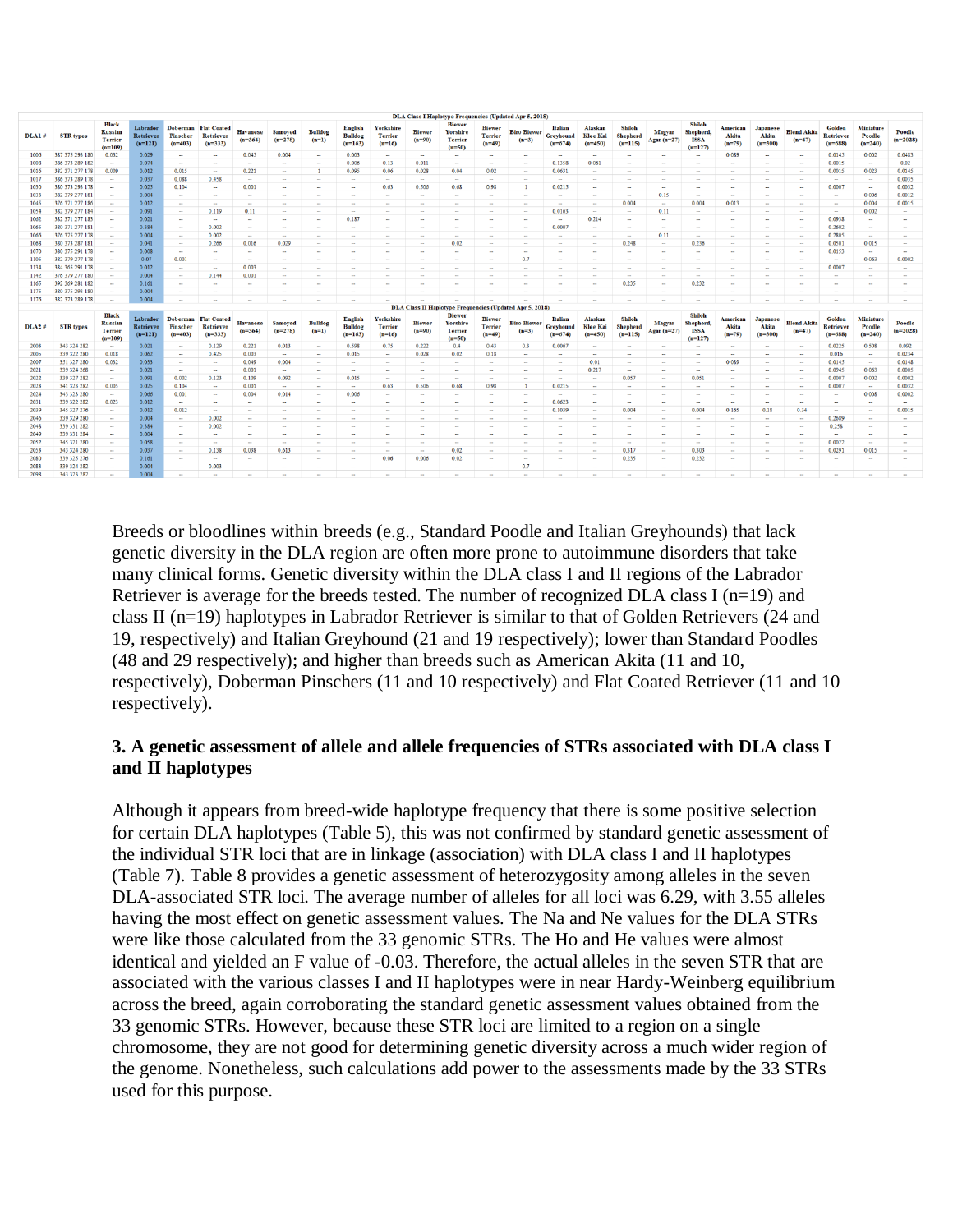| # | Locus                     |       |   | N Na Ne | Ho                      | He. | F                        |
|---|---------------------------|-------|---|---------|-------------------------|-----|--------------------------|
|   | <b>1 DLA I-3CCA</b> 180 7 |       |   |         |                         |     | 3.385 0.706 0.705 -0.001 |
|   | <b>2 DLA I-4ACA 180 6</b> |       |   |         |                         |     | 3.771 0.767 0.735 -0.043 |
|   | 3 DLA I-4BCT              | 1806  |   |         | 2.691 0.622 0.628 0.010 |     |                          |
|   | 4 DLA1131                 | 180 7 |   |         |                         |     | 3.441 0.739 0.709 -0.042 |
|   | 5 5ACA                    | 180 5 |   |         | 1.738 0.417 0.425 0.019 |     |                          |
|   | 6 SACT                    | 180.  | 8 |         |                         |     | 4.453 0.783 0.775 -0.010 |
|   | 7 5BCA                    | 1805  |   |         | 2.685 0.606 0.628 0.035 |     |                          |

**Table 7.** Standard genetic assessment of Labrador Retriever based on 7 STR loci linked to the DLA class I and II regions.

**Table 8.** Summary of Standard Genetic Assessment for Labrador Retriever using 7 STRs in the DLA region

|           | N | Na l | Ne l | Ho.                           | He |                                         |
|-----------|---|------|------|-------------------------------|----|-----------------------------------------|
|           |   |      |      |                               |    | Mean 180 6.286 3.166 0.663 0.658 -0.005 |
| <b>SE</b> |   |      |      | 0.389 0.308 0.045 0.041 0.010 |    |                                         |

The average number of alleles (Na) in each of the DLA associated STRs was comparable to that observed in the 33 genomic STRs (Na=6.3) and similarly, about half of the alleles contributed most to the standard genetic assessment values (Ne=3.1). The observed homozygosity breedwide was almost the same as the expected homozygosity, giving an average inbreeding coefficient close to zero (F=-0.03). However, the same thing applies to these results as those for the 33 genomic STR loci and there are apt to be individuals that are very outbred in the DLA and others that are very inbred.

# **V. What does this assessment of genetic diversity tell us about contemporary Labrador Retrievers**

As is the case with many breeds, analysis of DNA does not always agree with historical facts. The history of the Labrador Retriever suggests that the breed started with a few introductions to the UK of what was known as St. John's retrievers from Newfoundland. However, there is no evidence that one or a small number of related dogs were important in founding the breed. DNA results suggest that the founding population was reasonably large and diverse and that other retrievers may have been involved in the early formation of the breed. The breed has reasonable genetic diversity that is being maintained by current breeding practices. However, individual dogs are products of very inbred as well as outbred parents, masking the problem of excessive inbreeding in a small, but significant, portion of the breed. Identification of such dogs may require DNA testing rather than pedigree examination.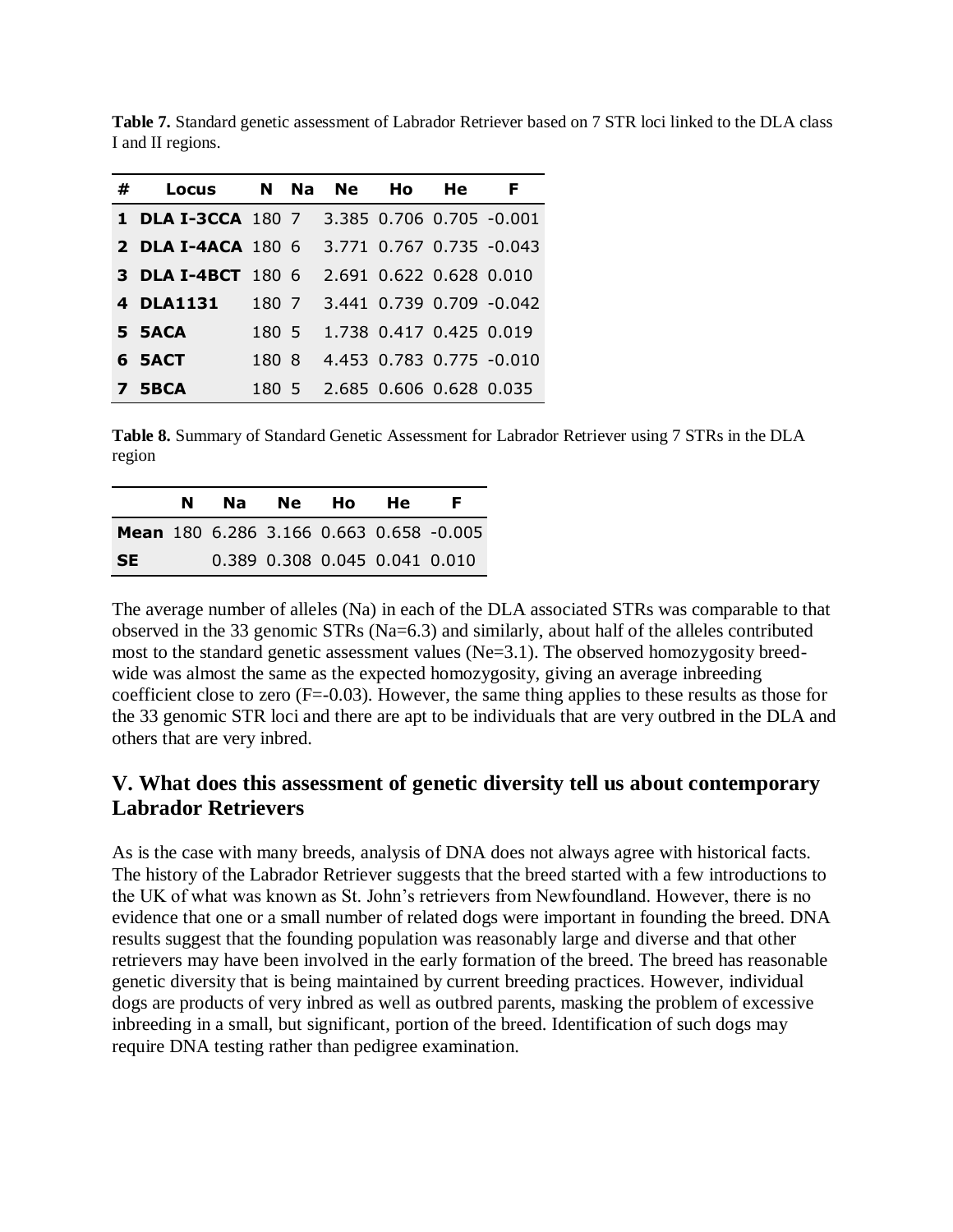Selection for dogs with desirable bench (show) or field (performance) traits has created phenotypic and genotypically distinguishable bloodlines, explaining the decreasing number of dual show/performance dogs (8). This dichotomy has been well described in several breeds using DNA (9). With time, it is possible that phenotypic and genotypic differences will lead to separate breeds such as the show and performance English Setters.

More information is needed on Labrador Retrievers from outside North America. It is likely, given purported phenotypic differences, that Labrador Retrievers from the UK, Continental Europe, the Russian Federation, Asia and Australasia will constitute separate varieties or bloodlines. Such dogs may be important in increasing and maintaining genetic diversity in the breed, regardless of the country or region of origin.

A standard genetic assessment of the allele frequencies of 33 STRs indicated that the average Labrador Retriever was a product of random selection. However, IR values for individual dogs indicated that there was about one-fourth of dogs that were offspring of more closely related parents and that this population was balanced by an equal number of dogs born to quite unrelated parents. This suggests that there are bloodlines within the breed that may be more inbred than others for a reason. For example, in a study of genetic obesity, the allelic distribution in the affected population (assistance dogs) was markedly out of Hardy-Weinberg equilibrium, indicating positive selection in that population (20). The assistance dogs may also have been under positive selection for a more favorable behavior that also happened to involve obesity.

The high number of deleterious genetic disorders in Labrador Retrievers is troubling given their assumed genetic diversity. Artificial selection for physical or behavioral traits deemed to be favorable in bench or field traits can result in smaller inbred lines within a large breed such as the Labrador Retriever. This is compounded by geographic preferences. Studies of most simple genetic disorders in the breed are frequently concentrated on specific sub-populations of the breed (14-27). Inbreeding to create certain favorable lines often involves popular sires in show or performance trials and leads to the inadvertent selection of undesirable mutations that are often associated with regions of intense selection.

# **VI. Health problems of Labrador Retriever**

A UK breed survey conducted in 2014 reported an average lifespan for the Labrador Retrievers of 12 years and 3 months, with some living up to 19 years of age (13). Therefore, the Labrador Retriever is considered a reasonably healthy breed with few serious problems (11, 12). Most of these occur at a low frequency and frequently occur in other breeds and among random bred dogs. Labrador Retrievers are prone to hip and elbow dysplasia, especially the larger dogs, though not as much as some other breeds. A luxating patella is another orthopedic condition occurring in some individuals. These health problems involve complex genetics, and the predisposing traits may well have been in dogs for centuries or even longer, inherited and concentrated by descent during breed creation. Deafness also occurs in Labradors, either congenitally or later in life. In common with many pure breeds, Labrador Retrievers suffer a low incidence of autoimmune diseases, a problem shared with many breeds. Epilepsy, another complex genetic disorder that is becoming increasingly more common in many dog breeds also occurs in Labrador Retrievers.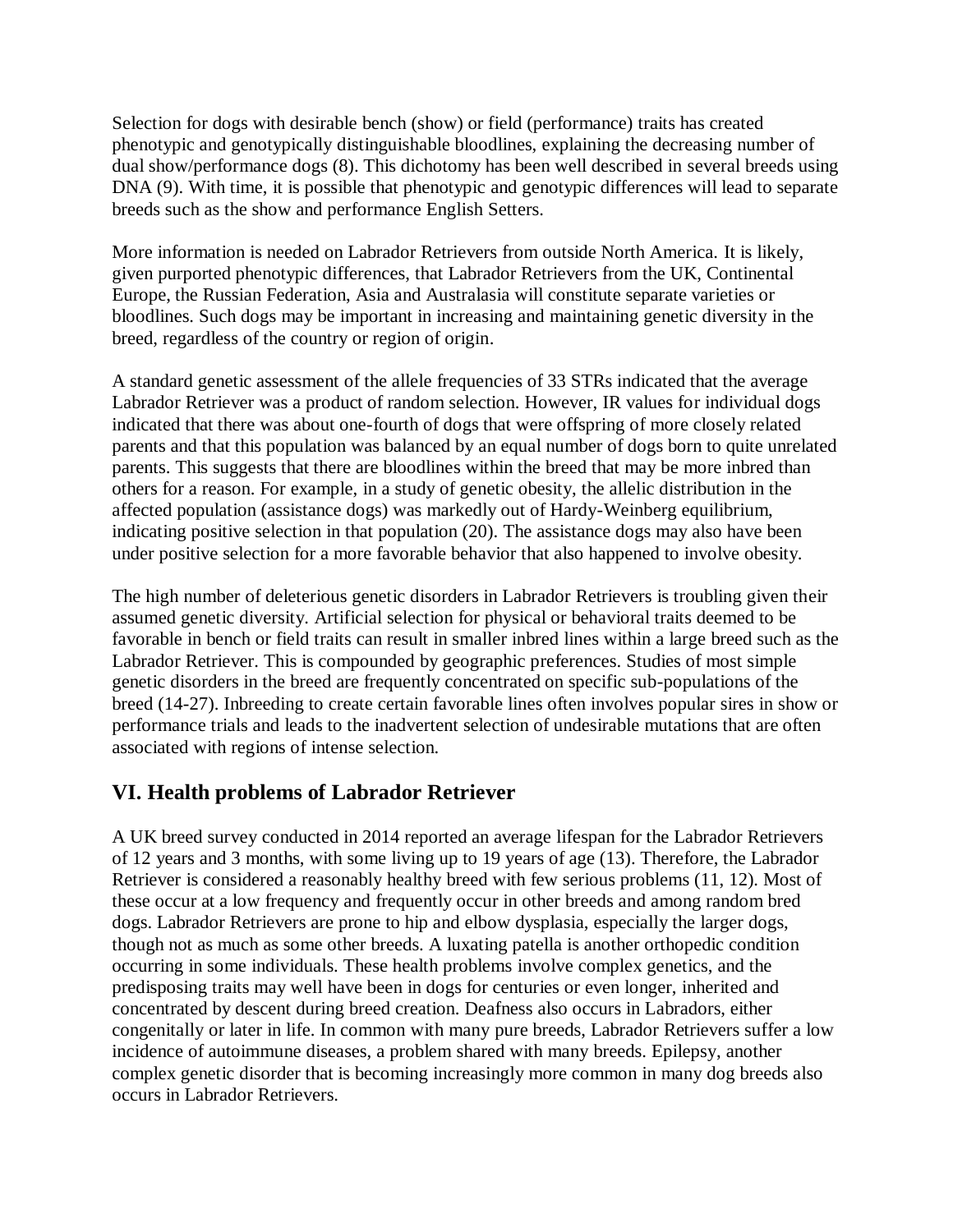Although the health of the breed has been attributed to its genetic diversity, a surprising number of genetic diseases have been identified in the breed over the last decade or so (Table 9). Progressive retinal atrophy, cataracts, corneal dystrophy and retinal dysplasia are specific genetic problems in the breed. Hereditary myopathy, a rare autosomal recessive disorder that causes a deficiency in type II muscle fiber and a "bunny hopping" gait has been identified in the breed. It is caused by mutation in the PTPLA gene. Some Labradors suffer from exercise induced collapse (EIC), a syndrome that causes hyperthermia, weakness, collapse, and disorientation after short bouts of exercise. It is caused by an autosomal recessive mutation. A mutation of the urate transporter gene occurs in Labrador Retrievers, as well as many other breeds, but at very low frequency (<1%). Obesity in Labrador Retrievers has been associated with a mutation in the POMC gene. Twenty-three percent of Labradors in the UK carry at least one copy of the mutation. Each copy of the mutation purportedly increases a dog's weight by 1.9kg. Progressive rod-cone degeneration (prcd) is type of progressive retinal atrophy that occurs in Labrador Retrievers and other several breeds.

| Disorder            | Gene mutation     | Mode of inheritance | Reference | DNA Test  |
|---------------------|-------------------|---------------------|-----------|-----------|
| Cornification skin  | <b>NSDHL</b>      | X-linked            | 14        | ?         |
| Myopathy (CNM)      | <b>MTML</b>       | X-linked            | 15        | Yes       |
| Masking             | M264V             | AD                  | 16        | ?         |
| Copper toxicosis    | ATP7A             | AD.                 | 17        | YES?      |
| Dwarfism            | <b>COL11A2</b>    | <b>AR</b>           | 18        | ?         |
| Collapse (EIC)      | DNM <sub>1</sub>  | <b>AR</b>           | 19        | Yes       |
| Nasal parakeratosis | <b>SUV39H2</b>    | <b>AR</b>           | 20        | Yes       |
| Myopathy            | <b>PTPLA</b>      | <b>AR</b>           | 21        | ?         |
| Obesity             | <b>POMC</b>       | AR?                 | 22        | Yes       |
| Myasthenia          | <b>COLO</b>       | <b>AR</b>           | 23        | ?         |
| Corneal dystrophy   | CHST <sub>6</sub> | <b>AR</b>           | 24        | ?         |
| Neurodegeneration   | <b>GFAP</b>       | <b>AR</b>           | 25        | ?         |
| Hip dysplasia       | Polymorphic       | Complex             | 26        | <b>No</b> |
| prcd-PRA            | <b>PRCD</b>       | <b>AR</b>           | 27        | Yes       |

**Table 9.** List of published genetic disorders that have been identified in Labrador Retrievers

AR=autosomal recessive; X-linked =found mainly in males; AD=autosomal dominant;= not regularly available

Several examinations and tests have been recommended for Labrador Retrievers to be used for breeding. OFA evaluations are recommended for hip dysplasia and elbow dysplasia, an eye examination by a board certified veterinary ophthalmologist for any ocular abnormality, and DNA-based tests for the causative mutations of exercise induced collapse, the D (dilute) locus, centronuclear myopathy and prcd-progressive retinal atrophy. Results should be recorded in the OFA or CHIC. Cardiac examinations are recommended for congenital or advanced cardiac disease breeding dogs in dogs used for breeding.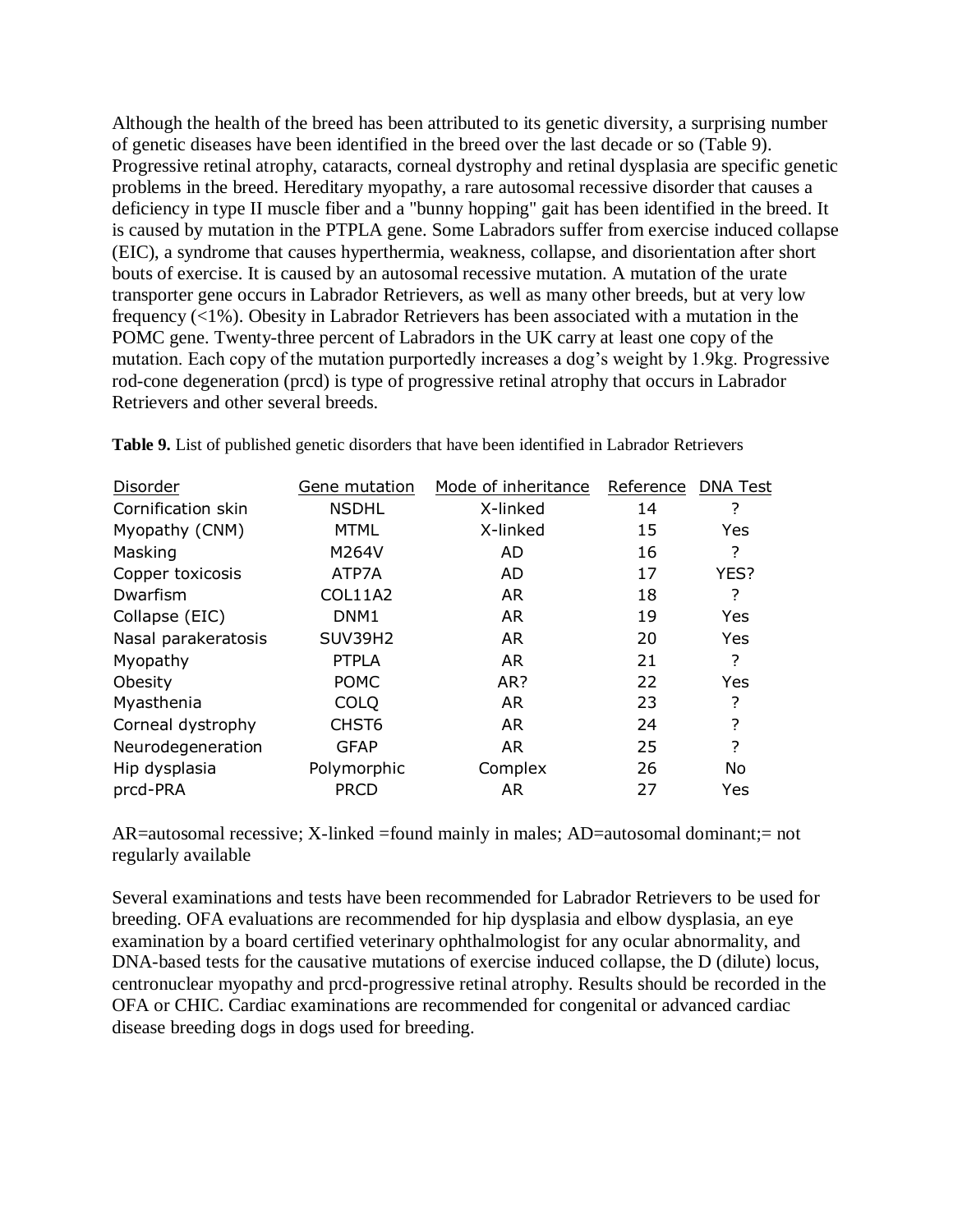# **VII. Information sources**

### **A. Breed history**

1. Wikipedia. Labrador Retriever, [https://en-m.wiki.ng/wiki/Labrador\\_Retriever.](https://en-m.wiki.ng/wiki/Labrador_Retriever)

2. Maria online. Labrador Retriever. [http://www.maria](http://www.maria-online.com/books/article.php?lg=en&q=Labrador_Retriever)[online.com/books/article.php?lg=en&q=Labrador\\_Retriever](http://www.maria-online.com/books/article.php?lg=en&q=Labrador_Retriever)

3. History of the Labrador Retriever. [http://www.lorkenfarms.com/labrador%20Retriever%20history.htm.](http://www.lorkenfarms.com/labrador%20Retriever%20history.htm)

4. The Retreiverman. The Last Pair of St. John's Water Dogs [https://retrieverman.net/2009/04/10/the-last-pair-of-st-johns-water-dogs/.](https://retrieverman.net/2009/04/10/the-last-pair-of-st-johns-water-dogs/)

5. Most Popular Dog Breeds – Full Ranking List - [http://www.akc.org/expert-advice/news/most](http://www.akc.org/expert-advice/news/most-popular-dog-breeds-full-ranking-list/)[popular-dog-breeds-full-ranking-list/'](http://www.akc.org/expert-advice/news/most-popular-dog-breeds-full-ranking-list/)

6. Labrador Retriever Dog Breed Information. [http://www.akc.org/dog-breeds/labrador](http://www.akc.org/dog-breeds/labrador-retriever/)[retriever/.](http://www.akc.org/dog-breeds/labrador-retriever/)

7. Labrador Retriever Guide. The difference between English Labradors and American Labradors. [http://www.labradorretrieverguide.com/the-difference-between-english-labradors](http://www.labradorretrieverguide.com/the-difference-between-english-labradors-and-american-labradors/)[and-american-labradors/.](http://www.labradorretrieverguide.com/the-difference-between-english-labradors-and-american-labradors/)

8. Just Labradors. Show vs Field Lines of Labrador Retrievers. [http://www.justlabradors.com/labrador-retriever-facts/show-vs-field-lines-labrador-retrievers.](http://www.justlabradors.com/labrador-retriever-facts/show-vs-field-lines-labrador-retrievers)

9. Pedersen N, Liu H, Theilen G, Sacks B. The effects of dog breed development on genetic diversity and the relative influences of performance and conformation breeding. J. Anim. Breed. Genet. 2013, 130 236–248

10. Teslenko, O. The Russian Retriever Club*.* [History of Retrievers in Russia.](http://www.labrador.ru/en/history/legends.php) [https://labrador.ru/en/history/legends.php.](https://labrador.ru/en/history/legends.php)

### **B. General Health Problems Labrador Retriever**

11. University of Prince Edward Island. Canine Inherited Disorders Database (CIDD). [http://cidd.discoveryspace.ca/breed/labrador-retriever.html.](http://cidd.discoveryspace.ca/breed/labrador-retriever.html)

12. The Labrador Retriever -Canada's guide to dogs. [http://www.canadasguidetodogs.com/labrador/labarticle3.htm#eye.](http://www.canadasguidetodogs.com/labrador/labarticle3.htm#eye)

13. Kennel Club/British Small Animal Veterinary Association. [2014 Purebred Dog Health](http://www.thekennelclub.org.uk/media/16574/labrador%20retriever.pdf)  [Survey.](http://www.thekennelclub.org.uk/media/16574/labrador%20retriever.pdf) [https://www.thekennelclub.org.uk/for-vets-and-researchers/purebred-breed-health](https://www.thekennelclub.org.uk/for-vets-and-researchers/purebred-breed-health-survey-2004/)[survey-2004/.](https://www.thekennelclub.org.uk/for-vets-and-researchers/purebred-breed-health-survey-2004/)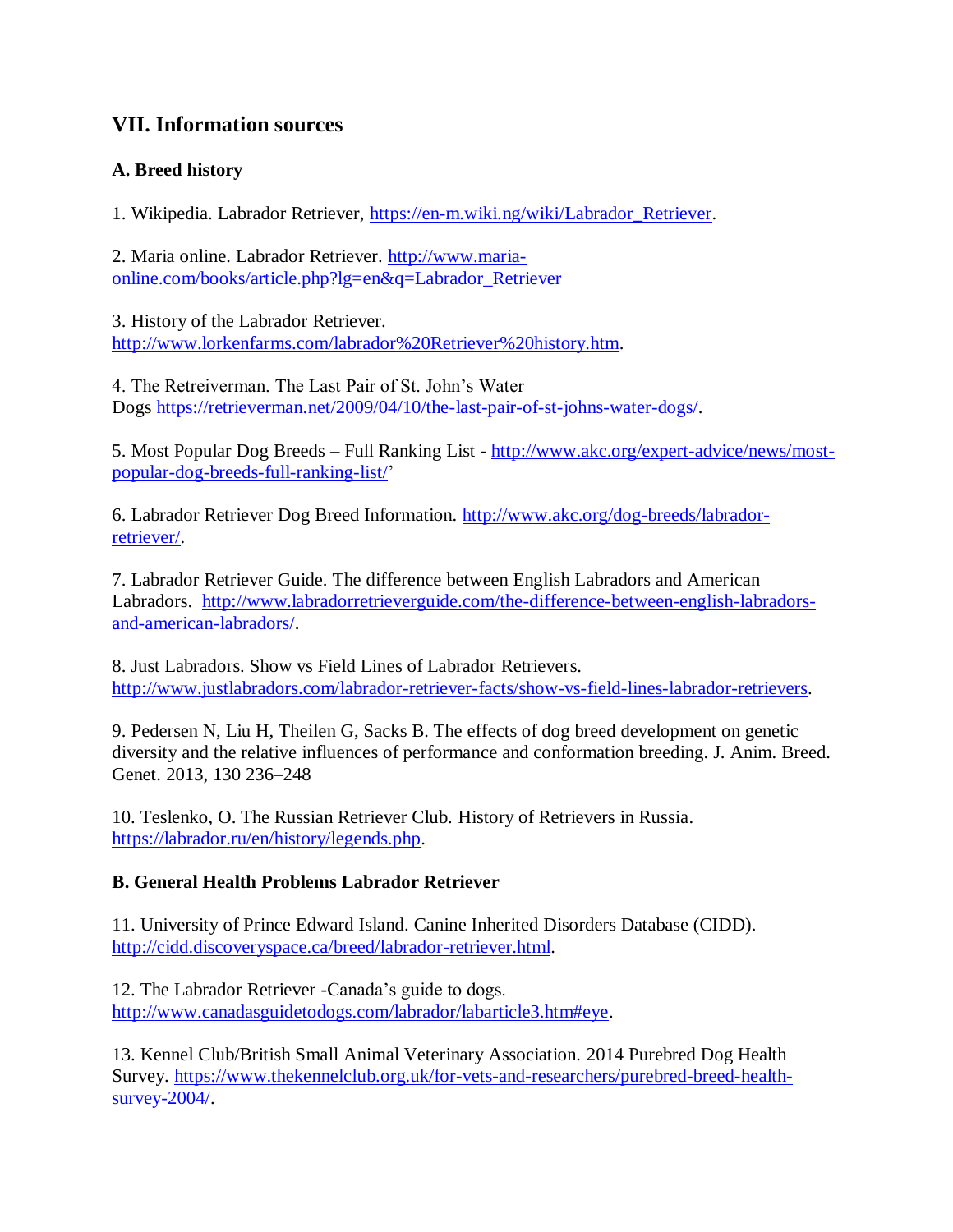#### **C. Specific Genetic disorders**

14. Bauer A, De Lucia M, Jagannathan V, Mezzalira G, Casal ML, Welle MM, Leeb T. A Large Deletion in the NSDHL Gene in Labrador Retrievers with a Congenital Cornification Disorder. G3 (Bethesda). 2017, 7:3115-3121.

15. Beggs AH, Böhm J, Snead E, Kozlowski M, Maurer M, Minor K, Childers MK, Taylor SM, Hitte C, Mickelson JR, Guo LT, Mizisin AP, Buj-Bello A, Tiret L, Laporte J, Shelton GD. MTM1 mutation associated with X-linked myotubular myopathy in Labrador Retrievers. Proc Natl Acad Sci U S A. 2010,107:14697-14702.

16. Conant EK, Juras R, Cothran EG. Incidence of the mask phenotype M264V mutation in Labrador Retrievers. Res Vet Sci. 2011, 91:e98-9.

17. Fieten H, Gill Y, Martin AJ, Concilli M, Dirksen K, van Steenbeek FG, Spee B, van den Ingh TS, Martens EC, Festa P, Chesi G, van de Sluis B, Houwen RH, Watson AL, Aulchenko YS, Hodgkinson VL, Zhu S, Petris MJ, Polishchuk RS, Leegwater PA, Rothuizen J. The Menkes and Wilson disease genes counteract in copper toxicosis in Labrador retrievers: a new canine model for copper-metabolism disorders. Dis Model Mech. 2016, 9:25-38.

18. Frischknecht M, Niehof-Oellers H, Jagannathan V, Owczarek-Lipska M, Drögemüller C, Dietschi E, Dolf G, Tellhelm B, Lang J, Tiira K, Lohi H, Leeb T. A COL11A2 mutation in Labrador retrievers with mild disproportionate dwarfism. PLoS One. 2013, 8:e60149. doi: 10.1371/journal.pone.0060149.

19. Furrow E, Minor KM, Taylor SM, Mickelson JR, Patterson EE. Relationship between dynamin 1 mutation status and characteristics of recurrent episodes of exercise-induced collapse in Labrador Retrievers. J Am Vet Med Assoc. 2013, 242:786-91.

20. Jagannathan V, Bannoehr J, Plattet P, Hauswirth R, Drögemüller C, Drögemüller M, Wiener DJ, Doherr M, Owczarek-Lipska M, Galichet A, Welle MM, Tengvall K, Bergvall K, Lohi H, Rüfenacht S, Linek M, Paradis M, Müller EJ, Roosje P, Leeb T. A mutation in the SUV39H2 gene in Labrador Retrievers with hereditary nasal parakeratosis (HNPK) provides insights into the epigenetics of keratinocyte differentiation. PLoS Genet. 2013, 9:e1003848. doi: 10.1371/journal.pgen.1003848.

21. Maurer M, Mary J, Guillaud L, Fender M, Pelé M, Bilzer T, Olby N, Penderis J, Shelton GD, Panthier JJ, Thibaud JL, Barthélémy I, Aubin-Houzelstein G, Blot S, Hitte C, Tiret L. Centronuclear myopathy in Labrador retrievers: a recent founder mutation in the PTPLA gene has rapidly disseminated worldwide. PLoS One. 2012, 7:e46408. doi: 10.1371/journal.pone.0046408.

22. Raffan E, Dennis RJ, O'Donovan CJ, Becker JM, Scott RA, Smith SP, Withers DJ,

Wood CJ, Conci E, Clements DN, Summers KM, German AJ, Mellersh CS, Arendt ML, Iyemere VP, Withers E, Söder J, Wernersson S, Andersson G, Lindblad-Toh K, YeoGS,